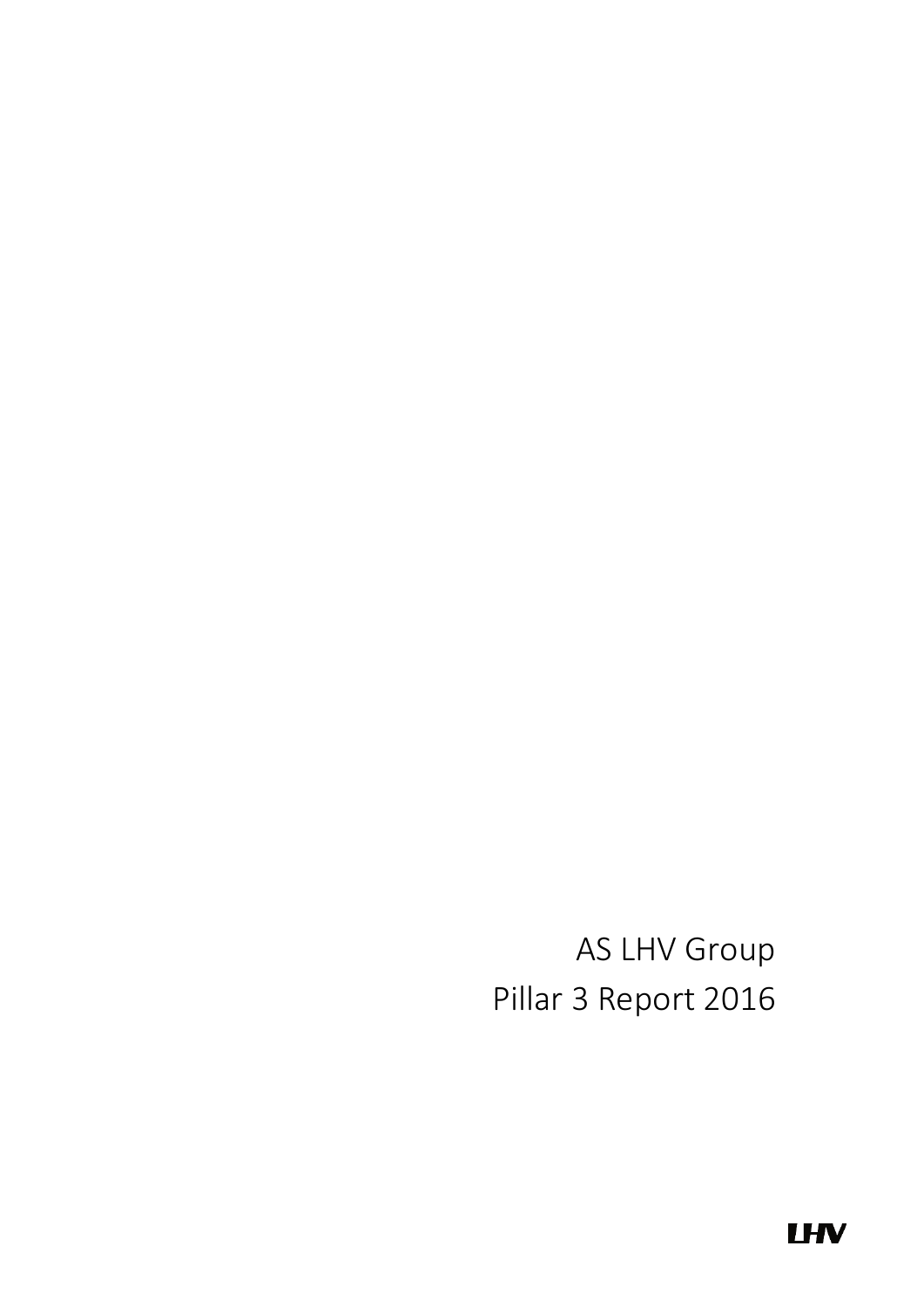This document contains certain forward-looking statements with respect to certain of the Group's plans and its current goals and expectations relating to its future financial condition and performance. LHV Group cautions readers that no forward-looking statement is a guarantee of future performance and that actual results could differ materially from those contained in the forward-looking statements. These forward-looking statements can be identified by the fact that they do not relate only to historical or current facts. Forward-looking statements sometimes use words such as 'may', 'will', 'seek', 'continue', 'aim', 'anticipate', 'target', 'projected', 'expect', 'estimate', 'intend', 'plan', 'goal', 'believe', 'achieve' or other words of similar meaning. Examples of forward-looking statements include, among others, statements regarding the Group's future financial position, income growth, assets, impairment charges and provisions, business strategy, capital, leverage and other regulatory ratios, payment of dividends (including dividend pay-out ratios), projected levels of growth in the banking and financial markets, projected costs or savings, estimates of capital expenditures and plans and objectives for future operations, projected employee numbers and other statements that are not historical fact. By their nature, forward-looking statements involve risk and uncertainty because they relate to future events and circumstances. These may be affected by changes in legislation, the development of standards and interpretations under International Financial Reporting Standards (IFRS), evolving practices with regard to the interpretation and application of accounting and regulatory standards, the outcome of current and future legal proceedings and regulatory investigations, future levels of conduct provisions, the policies and actions of governmental and regulatory authorities, geopolitical risks and the impact of competition. In addition, factors including (but not limited to) the following may have an effect: capital, leverage and other regulatory rules (including with regard to the future structure of the Group) applicable to past, current and future periods; macroeconomic and business conditions; the effects of continued volatility in credit markets; market related risks such as changes in interest rates and foreign exchange rates; effects of changes in valuation of credit market exposures; changes in valuation of issued securities; volatility in capital markets; changes in credit ratings of the Group. A number of these influences and factors are beyond the Group's control. As a result, the Group's actual future results, dividend payments, and capital and leverage ratios may differ materially from the plans, goals, and expectations set forth in the Group's forward-looking statements.

Any forward-looking statements made herein speak only as of the date they are made and it should not be assumed that they have been revised or updated in the light of new information or future events. Except as required by the Prudential Regulation Authority, the Financial Conduct Authority, or applicable law, LHV Group expressly disclaims any obligation or undertaking to release publicly any updates or revisions to any forward-looking statements contained herein to reflect any change in LHV Group's expectations with regard thereto or any change in events, conditions or circumstances on which any such statement is based. The reader should, however, consult any additional disclosures that LHV Group has made or may make in documents it has published or may publish via the Nasdaq Tallinn Stock Exchange

 $\overline{a}$ 

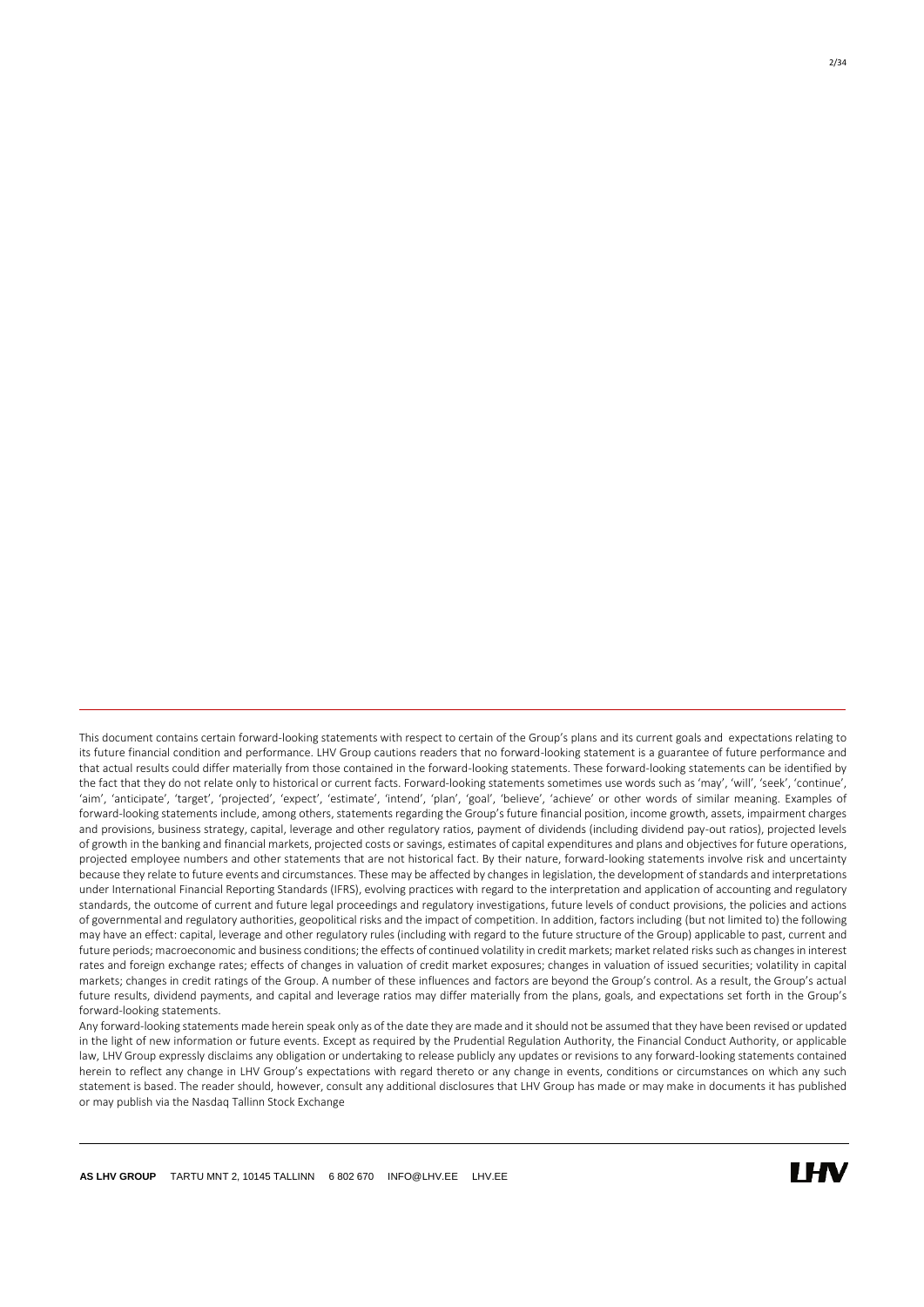# <span id="page-2-0"></span>Main Pillar 3 disclosures in our Annual Report and our Pillar 3 Report

| Pillar 3 disclosures topic with<br>reference to CRR-Article                                      | Primary location in our Annual report                                 | Primary location in our Pillar 3<br>report             |  |  |
|--------------------------------------------------------------------------------------------------|-----------------------------------------------------------------------|--------------------------------------------------------|--|--|
| Scope of disclosure requirements<br>(Article 431)                                                | N/M                                                                   | Introduction and disclosures                           |  |  |
| Risk management objectives and<br>policies (Article 435)                                         | Note 3 Risk Management                                                | Risk strategy, risk appetite and<br>risk               |  |  |
| Scope of application (Article 436)                                                               | Introduction, Management report                                       | Summary of LHV Group and<br>financials                 |  |  |
| Own Funds (Article. 437)                                                                         | Financial<br>results,<br>Consolidated<br><b>Financial Statements</b>  | Capital<br>structure<br>and<br>requirements            |  |  |
| Capital requirements (Article 438)                                                               | Financial results                                                     | Summary of LHV Group and<br>financials                 |  |  |
| Exposure to counterparty credit risk<br>(Article 439)                                            | Note 3 Point 3.2 Credit risk                                          | Credit risk                                            |  |  |
| Capital buffers (Article 440)                                                                    | <b>Note</b><br>$\mathbf{3}$<br>Point<br>3.1<br>Capital<br>management  | Capital<br>structure<br>and<br>requirements            |  |  |
| of<br>Indicators<br>global<br>systemic<br>importance (Article 441)                               | N/M                                                                   | Summary<br>of<br>LHV<br>Group<br>Financials            |  |  |
| Credit risk adjustments (Article 442)                                                            | Note 3 Point 3.2 Credit risk                                          | Credit risk                                            |  |  |
| Unencumbered assets (Article 443)                                                                | Note 3 Point 3.4 Liquidity risk                                       | Liquidity risk                                         |  |  |
| Use of ECAIs (Article 444)                                                                       | N/M                                                                   | Credit risk                                            |  |  |
| Exposure to market risk (Article 445)                                                            | Note 3 Point 3.3 Market risk                                          | Market risk                                            |  |  |
| Operational risk (Article 446)                                                                   | Note 3 Point 3.7 Operational risk                                     | Operational risk                                       |  |  |
| Exposures in equities not included in<br>the trading book (Article 447)                          | N/M                                                                   | Additional disclosures                                 |  |  |
| Exposure to interest rate risk on<br>positions not included in the trading<br>book (Article 448) | Note 3 Point 3.3 Market risk                                          | Market risk including interest<br>risk in banking book |  |  |
| Exposure to securitization positions<br>(Article 449)                                            | N/M                                                                   | Additional disclosures                                 |  |  |
| Remuneration policy (Article 450)                                                                | Note 25 Transactions with related<br>parties, Governance of the Group | N/M                                                    |  |  |
| Leverage (Article. 451)                                                                          | Financial Results                                                     | and<br>Capital<br>structure<br>requirements            |  |  |
| Use of the IRB Approach to credit<br>risk (Article 452)                                          | <b>Financial Results</b>                                              | Credit risk                                            |  |  |
| Use of credit risk<br>mitigation<br>techniques (Article 453)                                     | Note 3 Point 3.2 Credit risk                                          | Credit risk                                            |  |  |
| Use of the Advanced Measurement<br>Approaches to operational risk<br>(Article 454)               | N/M                                                                   | Operational risk                                       |  |  |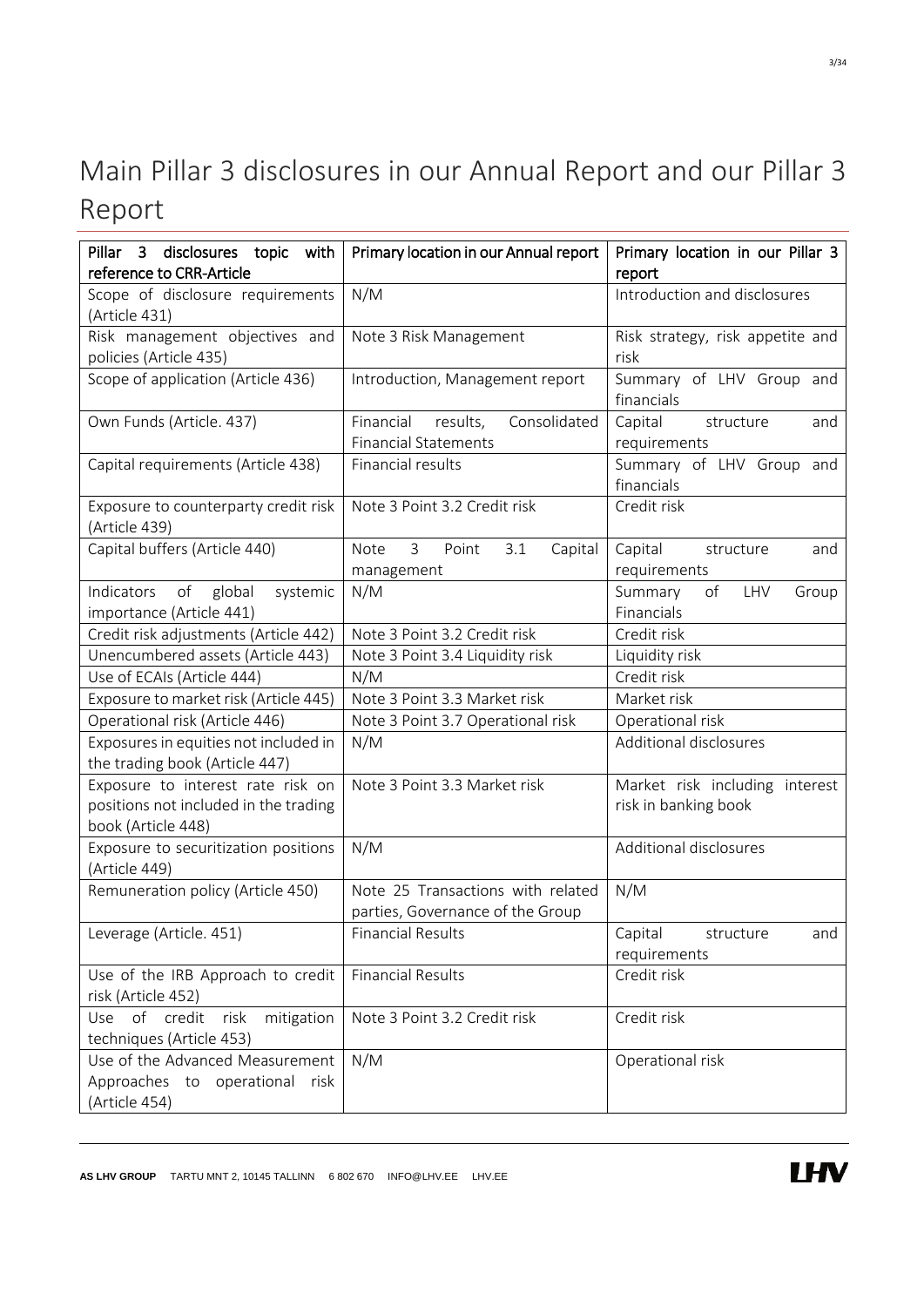| Use of Internal Market Risk Models | N/M | N/M |
|------------------------------------|-----|-----|
| (Article 455)                      |     |     |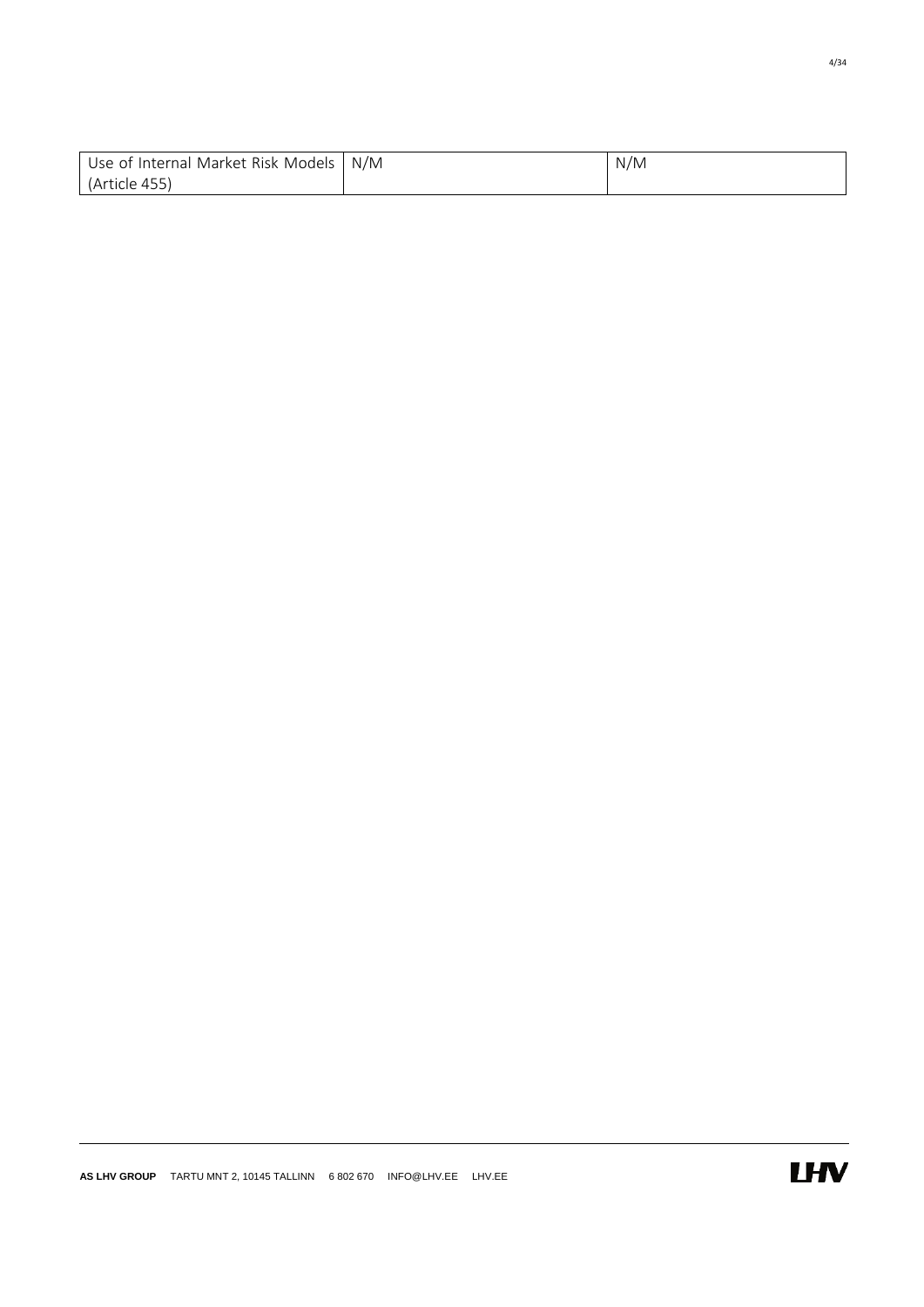### Table of contents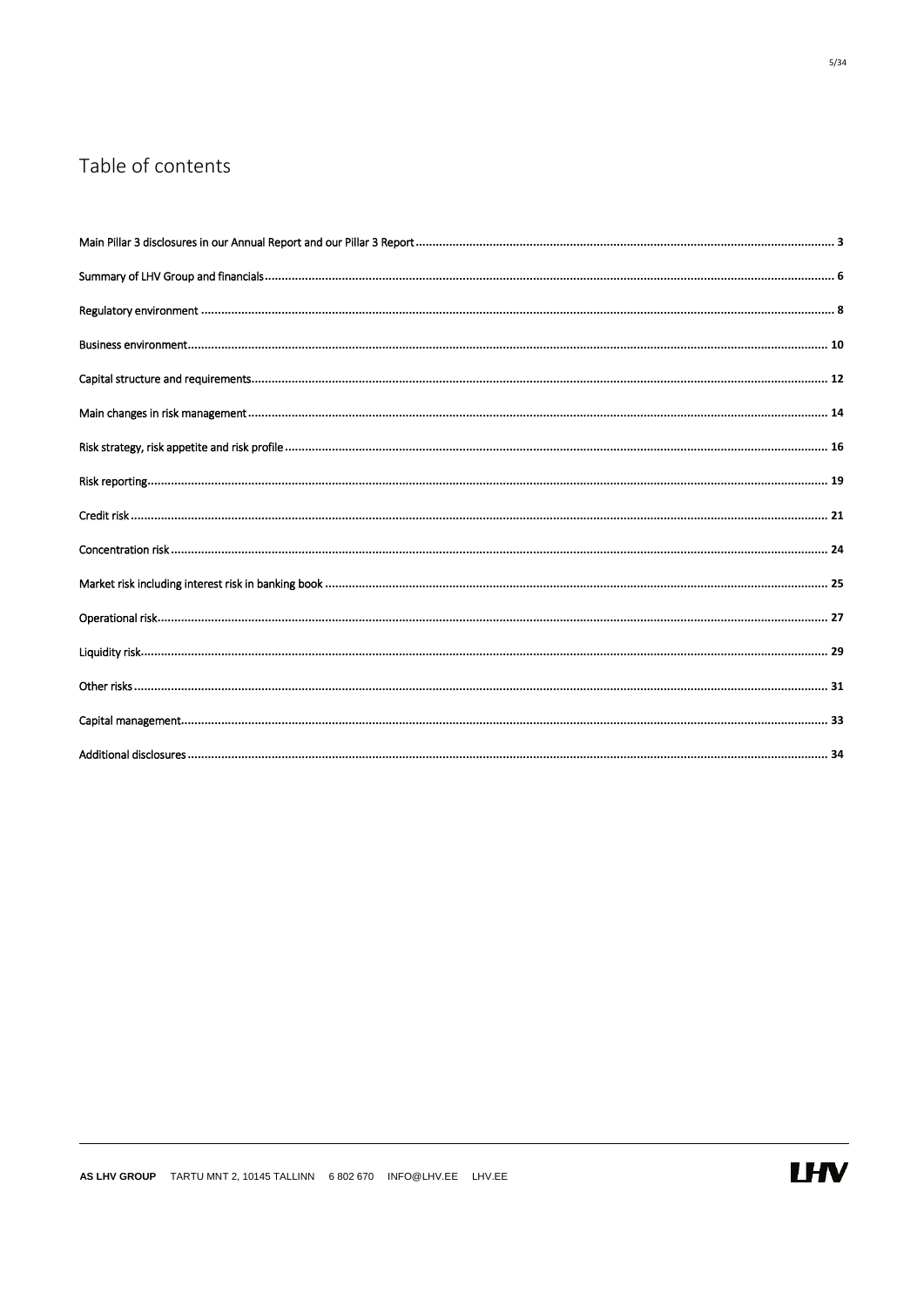#### **AS LHV GROUP** TARTU MNT 2, 10145 TALLINN 6 802 670 INFO@LHV.EE LHV.EE

#### AS LHV Group (the Group or LHV) is the biggest domestic finance group and capital provider in Estonia. The main subsidiaries of AS LHV Group are AS LHV Pank (the Bank) and AS LHV Varahaldus (LHV Varahaldus). LHV was established in 1999 by people with long experience in investing and entrepreneurship. LHV's offices for client servicing are located in Tallinn and Tartu. LHV employs about 300 people and over 110,000 customers use LHV's banking services. Pension funds managed by LHV have about 180,000 customers.

<span id="page-5-0"></span>Summary of LHV Group and financials

AS LHV Group is a limited liability company incorporated in and domiciled in Estonia. The address of its registered office is Tartu mnt 2, Tallinn. AS LHV Group is a holding company whose subsidiary AS LHV Pank (hereinafter: the Bank) provides banking, financial advisory and securities brokerage services to customers in Estonia, Lithuania (will be closed first half of 2017). There are offices for client servicing in Tallinn, Tartu and Vilnius (till end of March 2017). AS LHV Finance (the subsidiary of AS LHV Pank) offers hire-purchase services to merchants and consumer finance. AS LHV Varahaldus offers fund management services for pension funds and other funds to clients in Estonia. UAB Mokilizingas offers consumer finance, hirepurchase and finance lease services in Lithuania and Latvia.

#### Operating principles

The mission of LHV is to help create local capital and to support the development of local entrepreneurship.

LHV concentrates on active and independent customers with an entrepreneurial mind-set. For private consumers LHV mainly offers services of depositing and increasing monetary funds. For corporate clients LHV offers flexible and suitable financing and managing of everyday financial operations.

The products and services provided by LHV are simple, transparent and appropriate. Client interaction is mainly conducted using modern electronic communication channels. Costs avoided will reach the clients of LHV through affordable cost of everyday service.

LHV was created as a partnership and partnership is the central way of growing LHV's business. New initiatives will be implemented faster and more successfully when partners have same interests and long-term support of each other.

LHV is public company which is listed on the Tallinn Stock Exchange since May 2016, so all clients and partners of LHV may be owners of LHV.

#### Shareholders

AS LHV Group has 25 356 005 common shares with par value of 1 euro.

As at 31.12.2016 AS LHV Group had 5 170 shareholders:

13 108 473 shares (51.7%) belonged to the members of the supervisory board and management board and to their related parties.

12 247 532 shares (48.3%) belonged to Estonian entrepreneurs and investors and to their related parties.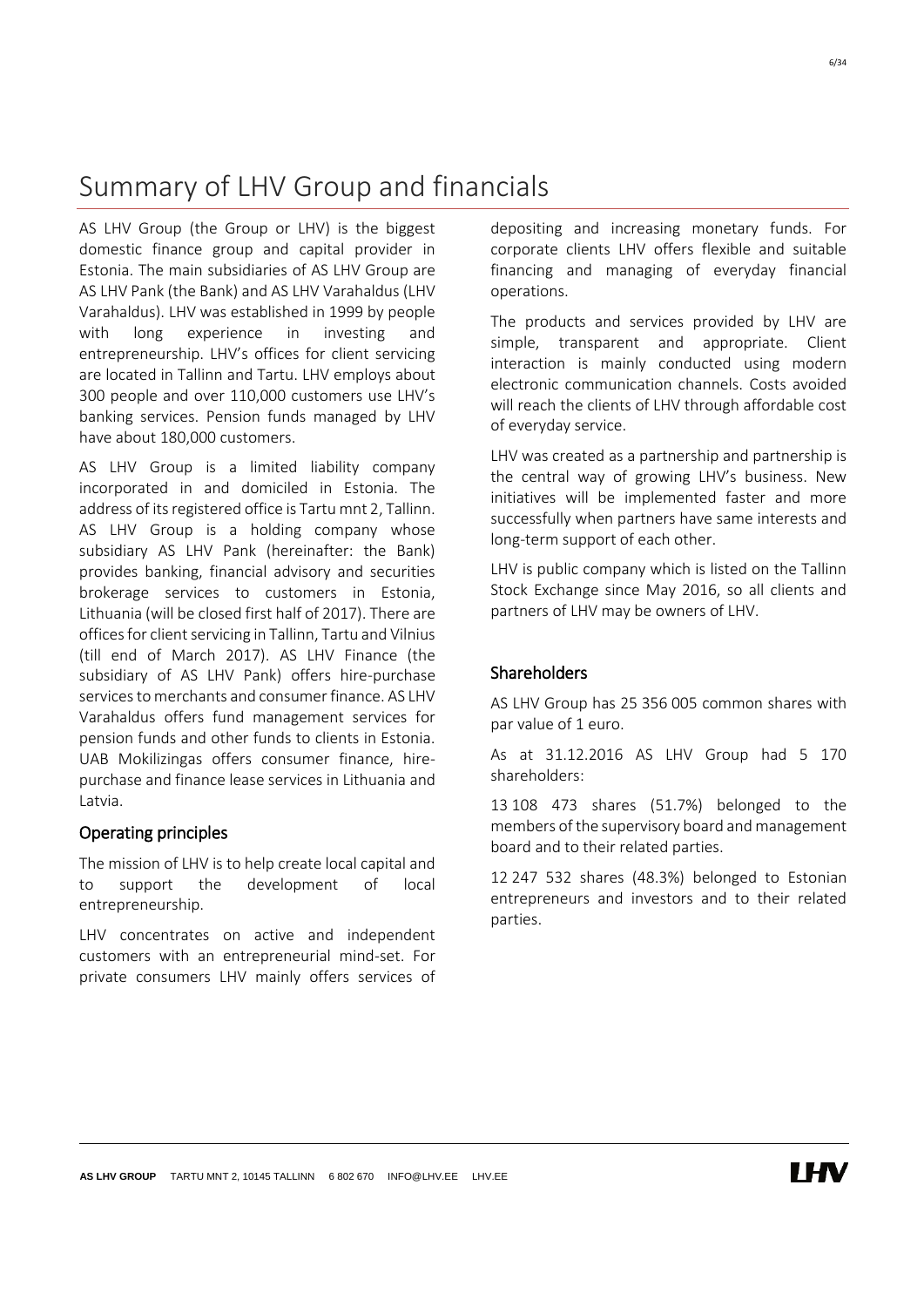#### **Disclosure**

LHV Group's annual disclosures contain extensive information on risk as well as capital management. Per regulation it is not required to have Pillar 3 disclosures audited. As such the information provided in this Pillar 3 Report is unaudited.

The report is part of the capital adequacy framework that builds on three pillars:

- Pillar 1 provides rules for how to calculate minimum capital requirements for credit risk, market risk and operational risks.
- Pillar 2 requires institutions to prepare and document their own internal capital adequacy assessment process (ICAAP). All relevant sources of risk must be taken into account, that is, not only those already included when calculating the minimum capital requirement for credit, market and operational risks. The Estonian FSA will, make an assessment of the banks' ICAAP and may impose additional capital requirements for Pillar 2 risks, meaning risks not covered by the Pillar 1 calculation.
- Pillar 3 requires institutions to disclose comprehensive information about their risks, risk management and associated capital. This report constitutes the required disclosure for LHV.

This report should be read together with 2016 Financial Statements.

This Pillar 3 report has been prepared based on Financial Statements, which have been prepared in accordance with International Financial Reporting Standards as adopted by European Union for the years ended 31 December 2016 and 31 December 2015, for AS LHV Group and its subsidiaries AS LHV Pank, AS LHV Finance (subsidiary of AS LHV Pank), AS LHV Varahaldus, OÜ Cuber Technology and UAB Mokilizingas (hereinafter referred together as "the Group"). AS LHV Group holds 50% + 1 share interest in UAB Mokilizingas and 65% interest in LHV Finance through AS LHV Pank. All these companies have been consolidated fully to Group report.

#### Summary financials and risk profile

- Loan portfolio increased by EUR 128 million
- Deposits portfolio increased by EUR 145 million
- Volume of funds under management increased by EUR 404 million
- Risk weighted assets in capital adequacy calculation increased by EUR 137 million
- Own funds increased by EUR 19 million
- Net income increased by EUR 6.8 millio and cost to income ratio improved by 5.6 percentage points
- Liquidity coverage ratio was 222%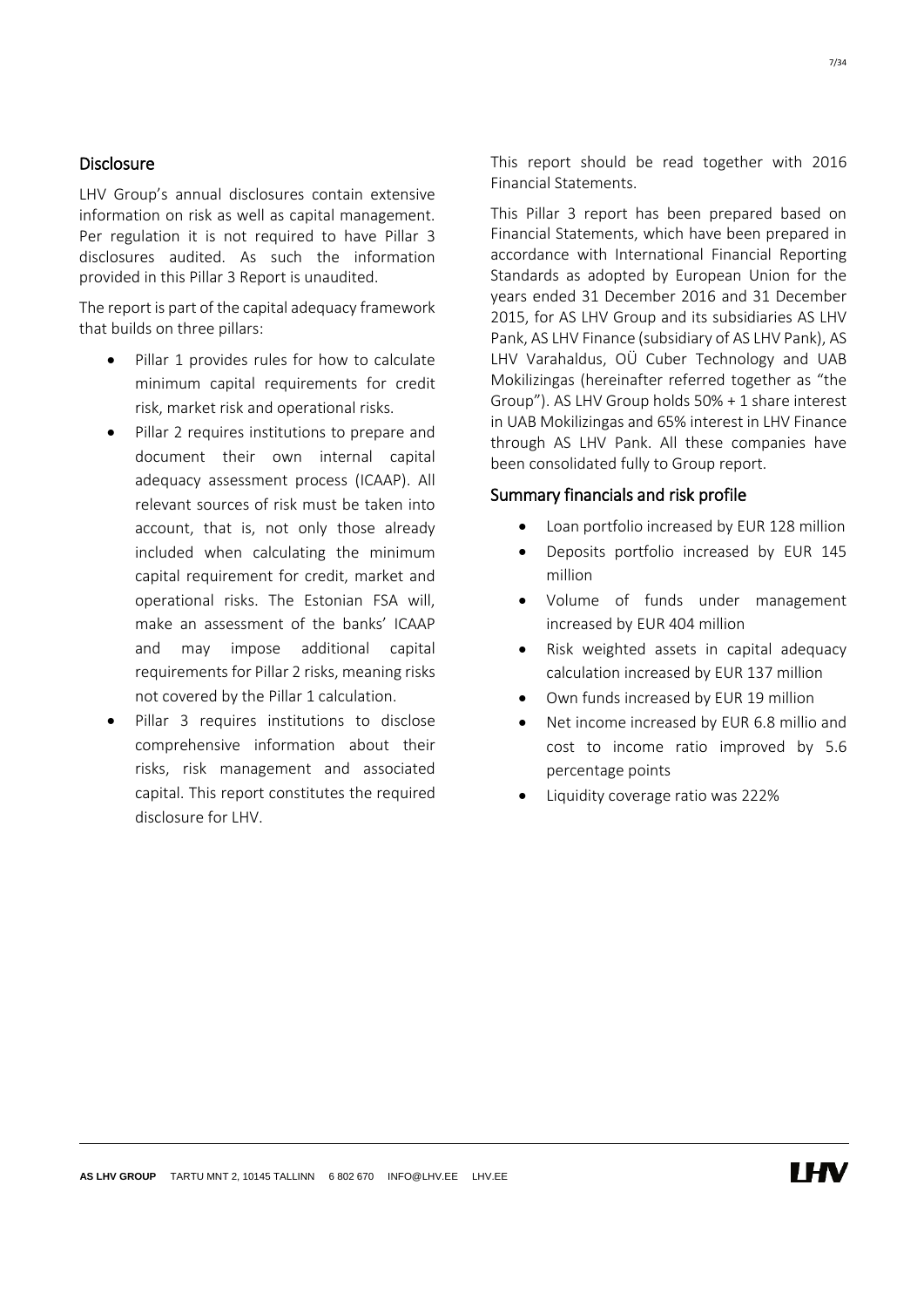### <span id="page-7-0"></span>Regulatory environment

The purpose of this Report is to provide Pillar 3 disclosures of the Group as required by the global regulatory framework for capital and liquidity, established by the Basel Committee on Banking Supervision, also known as Basel 3. On European level these are implemented in the disclosure requirements as laid down in Part Eight of the "Regulation (EU) No 575/2013 on prudential requirements for credit institutions and investment firms" (Capital Requirements Regulation, or "CRR") and the "Directive 2013/36/EU on access to the activity of credit institutions and the prudential supervision of credit institutions and investment firms" (Capital Requirements Directive 4, or "CRD  $4'$ ).

#### Basel 3 and CRR/CRD 4

In the European Union, the Basel 3 capital framework was implemented by the "Regulation (EU) No 575/2013 on prudential requirements for credit institutions and investment firms" (Capital Requirements Regulation, or "CRR") published on June 27, 2013, and the "Directive 2013/36/EU on access to the activity of credit institutions and the prudential supervision of credit institutions and investment firms" (Capital Requirements Directive 4, or "CRD 4") published on June 27, 2013. The CRR/CRD 4 framework replaced the laws implementing the international capital adequacy standards as recommended by the Basel Committee on Banking Supervision, commonly referred to as Basel 2 and Basel 2.5. As a single "rulebook", the CRR is directly applicable to credit institutions and investment firms in the European Union. Thus, the need for implementation of national regulatory legislation was eliminated in many instances. The determination of regulatory own funds, regulatory capital requirements, leverage and liquidity as well as other relevant regulations are now primarily regulated through the CRR.

The CRR/CRD 4 framework further introduced new liquidity standards. The Liquidity Coverage Ratio (LCR) aims to measure a bank's short-term resilience to a severe liquidity stress scenario during a stress

period of 30 calendar days. Detailed rules for the calculation of the LCR are set out in the delegated act adopted in October 2014.

The LCR became a binding minimum requirement as of 1 January 2015.

The Net Stable Funding Ratio (NSFR) requires banks to maintain a stable funding profile in relation to their on- and off-balance sheet exposures. It is expected that revised NSFR rules based on the final Basel framework will be published in 2016 and that a binding minimum ratio for the NSFR will apply from 2018.

There are still some interpretation uncertainties with regard to CRR/CRD 4 rules and some of the related binding Technical Standards are not yet available in their final version. Thus, we will continue to refine our assumptions and models in line with evolution of our knowledge as well as the industry's understanding and interpretation of the rules. Against this background, current CRR/CRD 4 measures may not be comparable to previous expectations.

Also, our CRR/CRD 4 measures may not be comparable with similarly labeled measures used by our competitors as our competitors' assumptions and estimates regarding such implementation may differ from ours.

#### Country based adjustments

LCR requirement for all banks in Estonia is set to 100%.

NSFR for all banks in Estonia will be set to 100%, no transitional period will be used.

In addition to minimal capital requirements for credit institutions several additional buffers in own funds are used in Estonia:

- Capital conservation buffer of 2.5%
- Systemic importance buffer of 2.0% for two largest financial institutions in Estonia
- Starting from beginning of 2016 countercyclical capital buffer, what has set

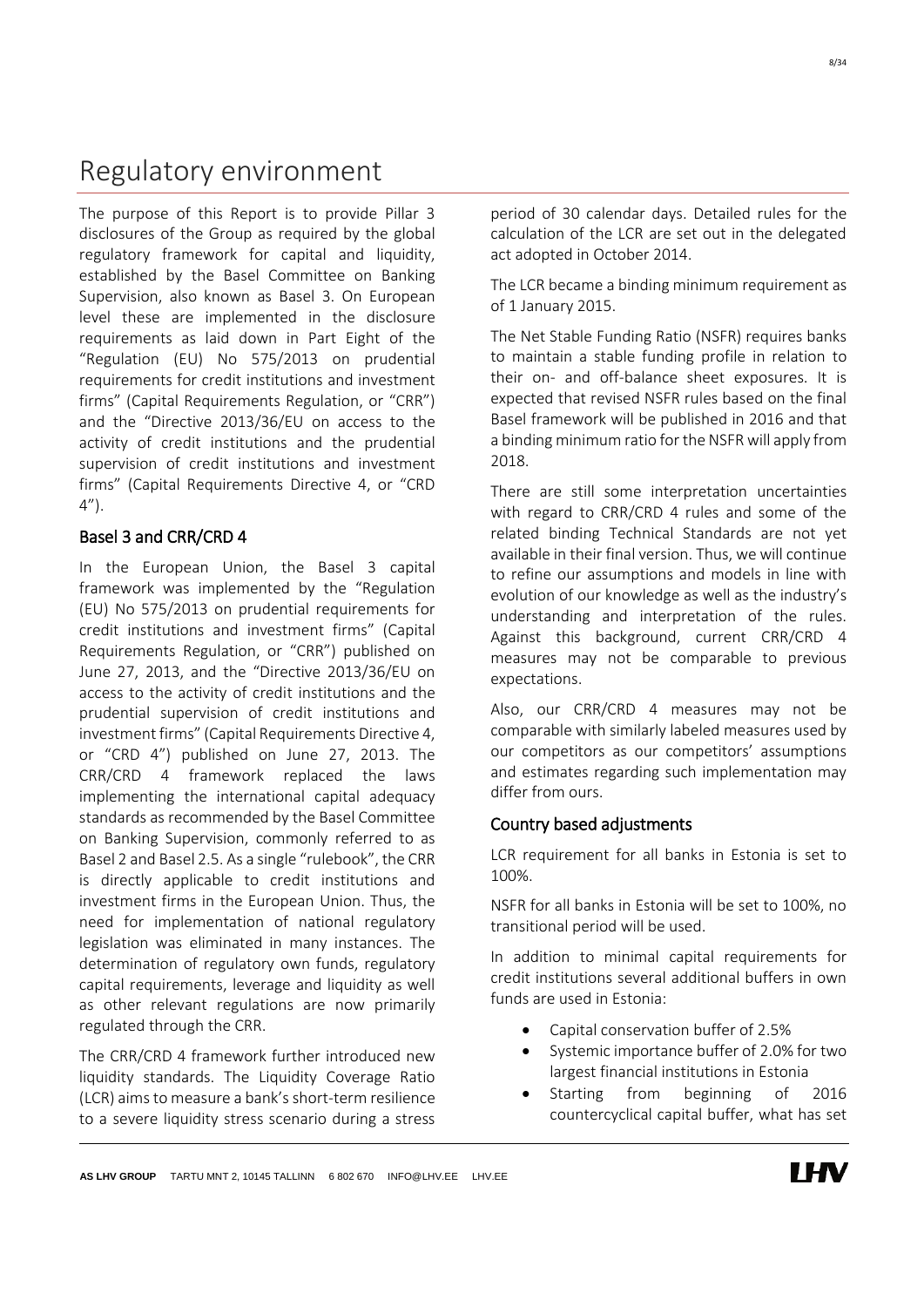currently to 0%, but may vary between 0 to 2.5%.

 Systemic risk buffer of 1.0% for positons held in Estonia

These buffers are additive to Tier 1 capital charge and so minimal Tier 1 capital requirement is 9.5% and total capital adequacy requirement is 11.5%. On top of that there also entity based Pillar 2 capital charge set by local financial authority based on SREP process.

#### ICAAP, ILAAP and SREP

The lnternal Capital Adequacy Assessment Process ("ICAAP") as stipulated in Pillar 2 of Basel 3 requires banks to identify and assess risks, maintain sufficient capital to face these risks and apply appropriate riskmanagement techniques to maintain adequate capitalization.

Our ICAAP is a group-wide process that involves various functions, policies, procedures, and methodologies. We calculate, assess, and monitor the capital adequacy position at the Group and for ICAAP relevant legal entities to ensure adequate capitalization against our defined risk appetite on an ongoing and forward looking basis both for actual and also stressed conditions.

The Internal Liquidity Adequacy Assessment Process ("ILAAP") similar to ICAAP focuses on maintaining sufficient liquidity risk management. We calculate, assess and monitor the liquidity and funding position for both Group and all ILAAP relevant Legal Entities to foster an adequate liquidity and funding management on an ongoing and forward looking basis. The assessment process takes account of the liquidity and funding risks to which the Group is exposed; how these risks are identified, monitored and measured. Within the Group, liquidity and funding risks are managed within a cohesive liquidity risk management and governance framework and the ILAAP aims to demonstrate how this framework operates to effectively manage risks.

The Supervisory Review and Evaluation Process ("SREP") refers to the common methodology and standards used by the European Central Bank (ECB) and local Financial Supervision Authority (FI). In accordance with Article 97 of the Capital Requirements Directive (CRD IV), supervisors regularly review the arrangement, strategies, process and mechanisms implemented by banks and evaluate: (a) the risks to which the institution might be exposed; (b) the risks the institution might pose to the financial system in general; and (c) the risks revealed by stress testing. The SREP process encompasses three main elements: a supervisory risk system (RAS); a comprehensive review of the bank's ICAAP and ILAAP framework; and finally, the evaluation of the bank's capital and liquidity needs. Under SREP, the ECB/FI may impose minimum capital requirements which are more stringent than the statutory requirements set forth in the CRR or the related regulations.

#### MIFID 2

A significant regulation change affecting the investment firms shall take effect in 2018, when MIFID 2 with amendments will enter into force. Regulation includes the requirements of the qualification of the employees, additional reporting requirements, restrict third-party charges, and harmonization of sanctions for violations. LHV has initiated separate project to cope with all changes in timely manner.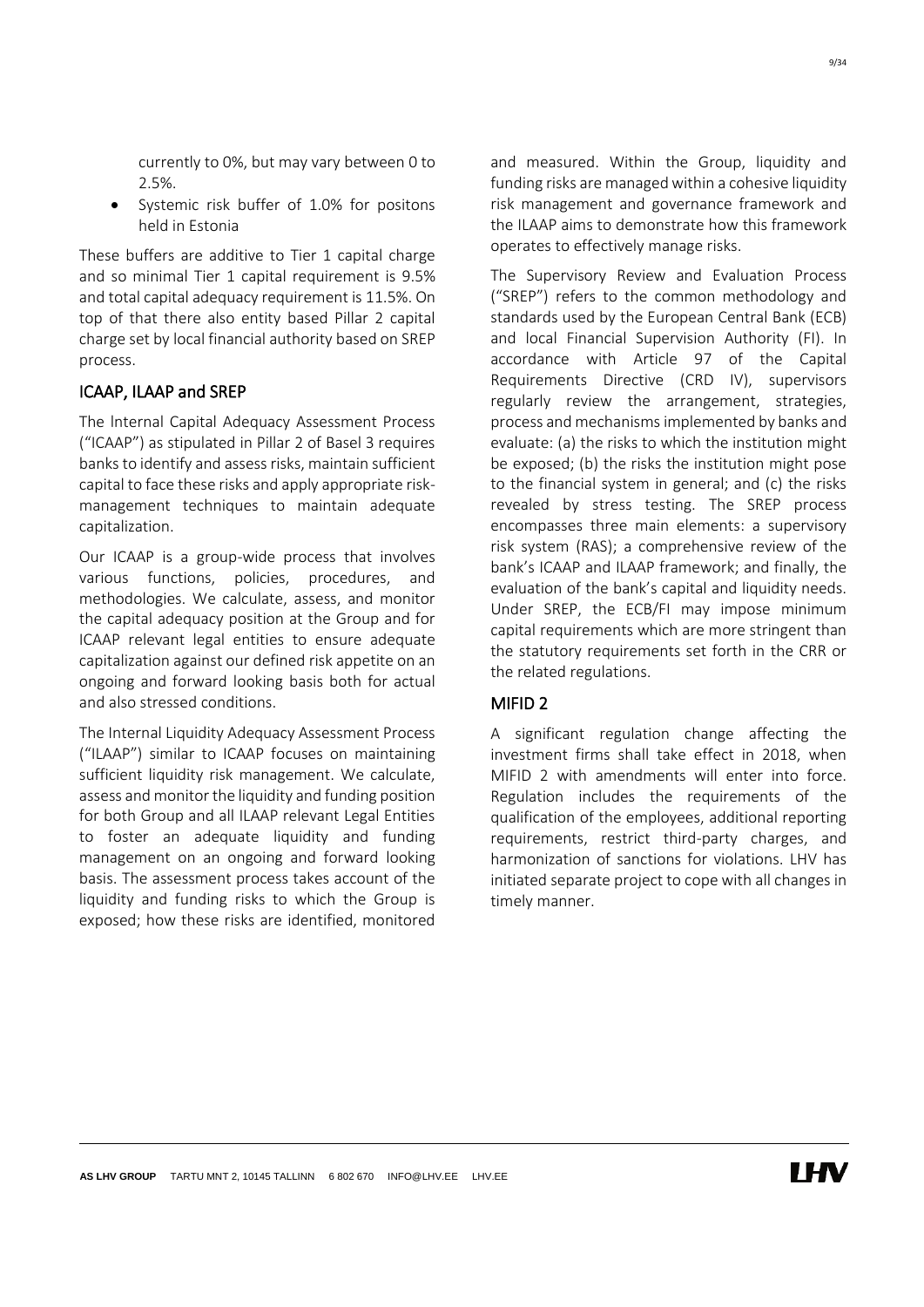### <span id="page-9-0"></span>Business environment

Even though the final figures are yet to be revealed, the world economy is likely to have decelerated in 2016, for the second year in a row. According to IMF's January forecast, there is a good chance that the trend will be reversed, with the global economic growth expected to gain momentum and reach 3.4% this year.

The dynamics of the previous six months suggest that developed and developing markets have taken a different path. The new administration in the United States foresees a growth in budgetary expenditure. Similarly, the forecast for the Chinese economy has been upwardly revised against endless government stimulus. In Latin America, however, economic recovery has remained sluggish, failing all expectations. Mexico is suffering from US-related political uncertainty, and the Indian economy from backlashes of the banknote replacement.

The keyword for 2017 is "elections" – in Europe, the year will see elections in both Germany and France, while the newly inaugurated President of the United States is already revealing the first major changes in course. Growth in protectionist tendencies, review of international trade treaties and prolongation of the long-awaited structural reforms have the potential to re-shape the long-term economic outlook.

Economic growth in the euro area hovered around 1.7% in Q3, with the annual change expected to remain in the same ballpark. The IMF forecasts a marginal slow-down in growth, to 1.6%. The return of inflation, fuelled by the recovery in oil and energy prices, will start exerting pressure on domestic consumption (the main engine for growth so far), with the pressure on wage increase remaining nonexistent. Consumption is positively affected by consistent growth in employment. Enhanced corporate profitability is bound to attract investments.

The Economic Sentiment Indicator of Estonia's key trade partners remained at five-year highs, strongly advancing in the second half of the year. A major advance in sentiment was evident in Finland and Lithuania in 2016, suggesting an improvement in the countries' economic outlook.

Despite overall optimism, the economic growth in Sweden is losing pace, dropping to 2.8% in Q3. This can mainly be attributed to stabilisation of domestic consumption, which, up to now, has been stimulated by low interest rates. The growth in investment volumes is also expected to slow down significantly. The forecast for Swedish economic growth this year is around 2%. Estonia's interests revolve around a strong growth in Swedish import volumes and investor-friendly tendencies in Swedish banks.

Finland is continuing its sluggish recovery, with the economy growing 1.7% in Q3. Consumer confidence rose above long-term average in 2016 and is nearing ten-year highs - the highest among EU Member States. The positive trend is reflected in the general economy, where domestic consumption has remained the main engine for growth for quite some time. The key for the upcoming year lies in the ability to boost export volumes. So far, this has remained quite a stumbling block. Similarly to Sweden, Estonia's interests lie in further growth in Finnish import volumes.

The economic growth in Lithuania - a major destination market for LHV - slowed down to 1.7% in Q3. This can mainly be attributed to shrinking volumes of projects financed through EU assistance funds, which also had an adverse effect on the construction sector. Strong domestic consumption remained the main engine for growth, fuelled by a quick increase in wages and decrease in unemployment. The Lithuanian economic growth is expected to improve, compared to the 2% growth last year. Growth in the volume of EU financed projects could provide a further stimulus, with the transition to the new programming period expected to contribute.

The Estonian economy in 2016 can mainly be characterised by failure to meet the overly optimistic forecasts – the estimated growth of 1% is the slowest in the post-crisis period. Difficulties in

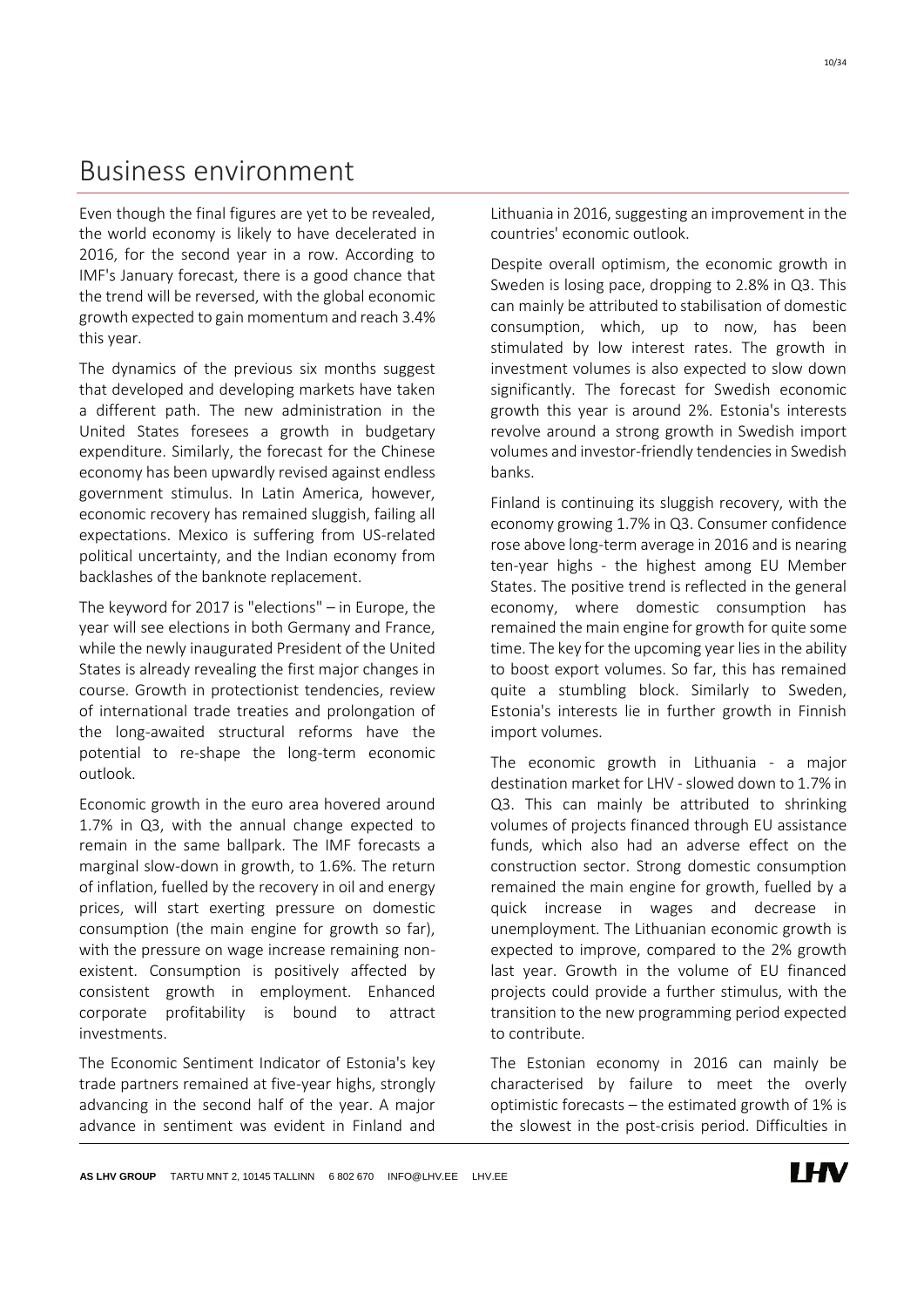the oil shale industry and the energy sector, mainly conditioned by external factors, also had their bearing. The poor investment volumes in recent years have impeded the potential growth of Estonian economy. The economic forecast published by the European Central Bank in December foresees a 2.6% growth for the year. Income increase is expected to continue, but the return of inflation will have a significant impact on growth in real wages. Consequently, export and investments are becoming increasingly important, alongside domestic consumption. Government expenditure is expected to rise, fuelled, among other things, by the EU Presidency and the local government elections in the autumn of 2017. The policy measures implemented by the new coalition have caused a greater-than-usual uncertainty with regard to the outlook for the upcoming year.

|                                                                                                                                                                  |          |          |          |         |       |         |         |         |         |                  | <b>Eesti Pank forecast</b> |
|------------------------------------------------------------------------------------------------------------------------------------------------------------------|----------|----------|----------|---------|-------|---------|---------|---------|---------|------------------|----------------------------|
| Key economic indicators of Estonia*                                                                                                                              | 2007     | 2008     | 2009     | 2010    | 2011  | 2012    | 2013    | 2014    | 2015    | 2016E            | 2017E                      |
| Nominal GDP (EUR billion)                                                                                                                                        | 16.25    | 16.52    | 14.15    | 14.72   | 16.67 | 17.93   | 18.89   | 19.76   | 20.25   | 20.78            | 21.73                      |
| GDP volume***                                                                                                                                                    | 7.7%     | $-5.4%$  | $-14.7%$ | 2.3%    | 7.6%  | 4.3%    | 1.4%    | 2.8%    | 1.4%    | 1.0%             | 2.6%                       |
| Private consumption expenditures****                                                                                                                             | 9.0%     | $-4.9%$  | $-15.3%$ | $-1.6%$ | 3.7%  | 4.3%    | 3.8%    | 3.3%    | 4.7%    | 3.4%             | 2.7%                       |
| Government consumption expenditures                                                                                                                              | 6.6%     | 4.6%     | $-3.2%$  | $-0.4%$ | 1.3%  | 3.2%    | 1.9%    | 2.7%    | 3.4%    | $-0.4%$          | 2.4%                       |
| Fixed capital formation                                                                                                                                          | 10.3%    | $-13.1%$ | $-36.7%$ | $-2.7%$ | 34.4% | 12.7%   | $-2.8%$ | $-8.1%$ | $-3.3%$ | 0.2%             | 4.1%                       |
| Exports                                                                                                                                                          | 12.6%    | 0.9%     | $-20.3%$ | 24.0%   | 24.2% | 4.8%    | 2.3%    | 3.1%    | $-0.6%$ | 3.6%             | 3.4%                       |
| <b>Imports</b>                                                                                                                                                   | 13.0%    | $-6.2%$  | $-30.6%$ | 21.2%   | 27.2% | 9.7%    | 3.2%    | 2.2%    | $-1.4%$ | 5.0%             | 3.1%                       |
| CPI                                                                                                                                                              | 6.6%     | 10.4%    | $-0.1%$  | 3.0%    | 5.0%  | 3.9%    | 2.8%    | $-0.1%$ | $-0.5%$ | $0.1\%$ **       | 2.8%                       |
| Unemployment rate (% of the labour force)                                                                                                                        | 4.6%     | 5.5%     | 13.5%    | 16.7%   | 12.3% | 10.0%   | 8.6%    | 7.4%    | 6.2%    | 6.8%             | 8.2%                       |
| Current account (% of GDP)                                                                                                                                       | $-15.0%$ | $-8.7%$  | 2.5%     | 1.8%    | 1.3%  | $-1.9%$ | $-0.4%$ | 0.9%    | 2.2%    | 2.2%             | 1.5%                       |
| Budget balance (% of GDP)*****                                                                                                                                   | 2.7%     | $-2.7%$  | $-2.2%$  | 0.2%    | 1.2%  | $-0.3%$ | $-0.2%$ | 0.7%    | 0.1%    | 0.3%             | $-0.4%$                    |
| * Numbers reported are annual rates of change in per cent, if not noted otherwise; ** actual; *** GDP and its components are chain-linked; **** including NPISH; |          |          |          |         |       |         |         |         |         | ***** the budget |                            |

balance forecast considers only those measures on which sufficient information was availanble at the date of the forecast. Sources: Eesti Pank, Eurostat, Statistics Estonia

#### Table 1. Key economic macroindicators

LHV is not expecting any abrupt economic changes in Estonia over the 12-month horizon. Economic growth is expected to pick up pace, but is unlikely to achieve its full potential. The policy measures of the new coalition will be a major factor. Rapid growth in wages is exerting pressure on the already dropping corporate profits. Corporate adaptability and successful enhancement of productivity will thus play an increasingly important role. A qualitative leap in investments is required to achieve the objectives.

In terms of economic sectors, higher-than-average risks are evident in the processing industry and energy-related sectors, which are facing wage pressures. Special attention should also be paid to transport and warehousing as well as the risks of the construction sector, where the drop in profit figures has been significant, compared to previous periods. LHV has also taken a more conservative approach to the real estate market, carefully monitoring the dynamics on the local and Scandinavian markets. Rental property projects involve a significant risk of insufficient demand for absorbing the developed volumes in the near future, with corrections expected in either rental prices or vacancy rates. On a positive note, the financing environment remains favourable. 2016 saw a growth in the balance of loans taken from credit institutions. The loan to deposit ratio and overdue loans have maintained their post-crisis lows. With the record-low interest rates and interbank competition having a positive impact on local entrepreneurship, the opportunities should be further exploited. LHV stands ready to boldly and efficiently contribute to the search of new sources of growth, offering a long-term partnership to enterprises and making an effort to create additional value.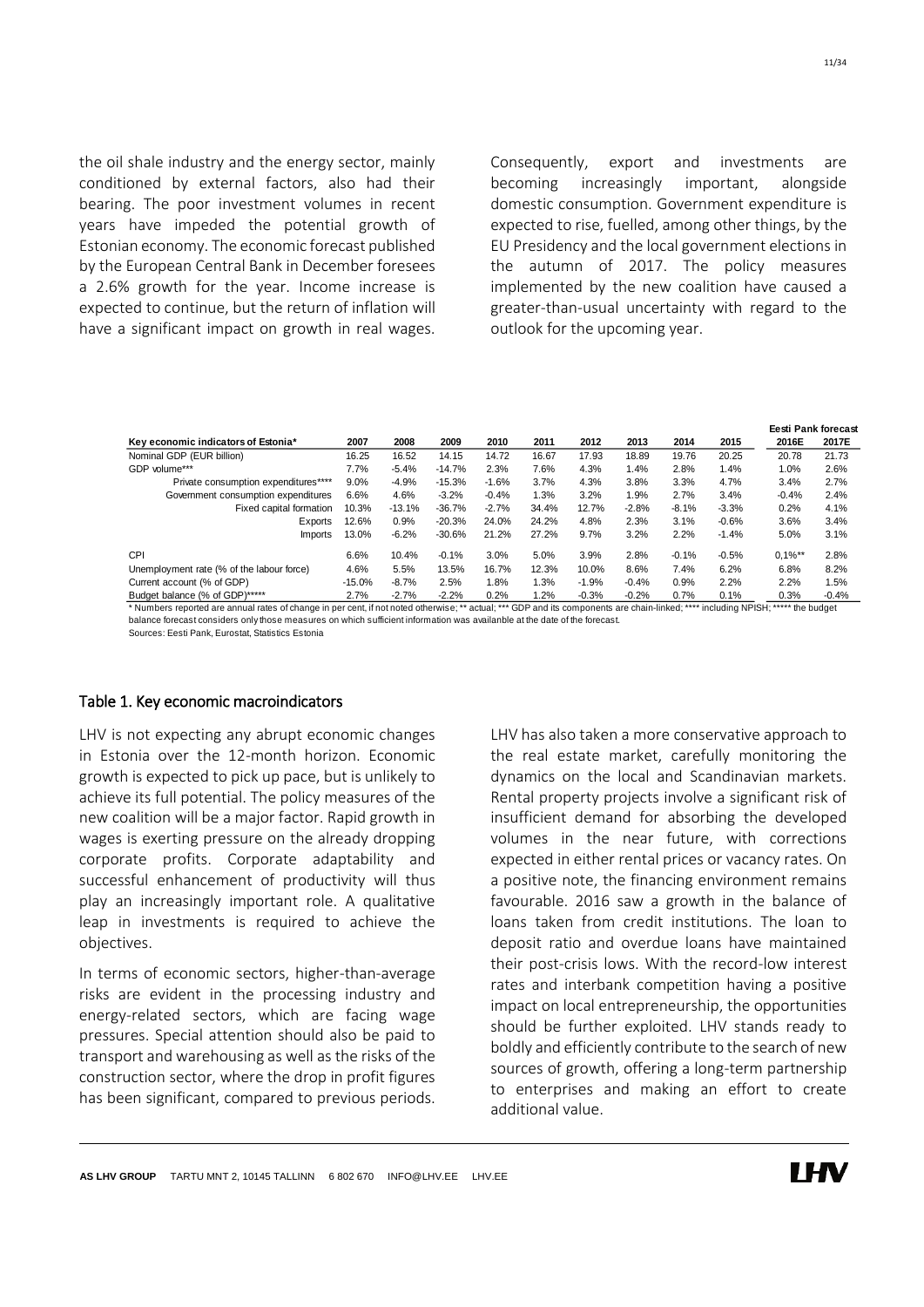### <span id="page-11-0"></span>Capital structure and requirements

The calculation of our regulatory capital incorporates the capital requirements following the "Regulation (EU) No 575/2013 on prudential requirements for credit institutions and investment firms" (Capital Requirements Regulation or "CRR") and the "Directive 2013/36/EU on access to the activity of credit institutions and the prudential supervision of credit institutions and investment firms" (Capital Requirements Directive 4 or "CRD 4") as implemented into Estonian law.

The total regulatory capital pursuant to the effective regulations as of year-end 2015 comprises Tier 1 and Tier 2 (T2) capital.

Common Equity Tier 1 (CET 1) capital consists primarily of common share capital, retained earnings (including losses for the financial year, if any) and accumulated other comprehensive income, subject to regulatory adjustments (i.e. prudential filters and deductions). CET 1 capital deductions comprise (i) intangible assets, (ii) deferred tax assets that rely on future profitability, (iii) negative amounts resulting from the calculation of expected loss amounts. All items not deducted (i.e. amounts below the threshold) are subject to risk weighting.

Tier 2 (T2) capital comprises eligible capital instruments, the related share premium accounts and subordinated long term debt.

Overview about capital charge for LHV Group is presented in the following table:

| Capital charge                    | CET <sub>1</sub> | Tier 1 | <b>CAD</b> |
|-----------------------------------|------------------|--------|------------|
| Minimum capital requirement       | 4.50%            | 6.00%  | 8.00%      |
| Capital conservation buffer       | 2.50%            | 2.50%  | 2.50%      |
| Systemic risk buffer              | 1.00%            | 1.00%  | 1.00%      |
| Countercyclical capital buffer    | 0.00%            | 0.00%  | 0.00%      |
| Pillar 2 buffer (valid)           | 0.74%            | 0.99%  | 1.89%      |
| Minimal regulatory capital charge | 8.74%            | 10.49% | 13.39%     |

#### Table 2. Capital charge of the Group

Failure to meet minimum capital requirements can result in supervisory measures such as restrictions of profit distributions or limitations on certain businesses such as lending. We complied with the regulatory capital adequacy requirements in 2016.

In addition to these minimum capital requirements, the following capital buffer requirements will be phased-in (other than the systemic risk buffer, if any, which is not subject to any phase-in) and will become fully effective from 2019 onwards. The buffer requirements must be met in addition to the minimum capital requirements, but can be drawn down in times of economic stress.

#### Development of regulatory capital

The Group's level of own funds as at 31.12.2016 was EUR 119 million (31.12.2015: EUR 100 million) taking into account proposed dividend pay-out. The Group is well-capitalized as at the end of the reporting period with a capital adequacy level of 21.46% (31.12.2015: 24.03%) and Tier 1 capital ratio of 15.90% (31.12.2015: 16.75%).

Leverage ratio, calculated according to Basel Committee on Banking Supervision requirements, as at 31.12.2016 was 9.53% (31.12.2015: 7.5%). Leverage ratio is calculated as Group's total Tier 1 own funds divided by Group 's total risk exposure measure (incl. risk position on assets and off the balance sheet liabilities).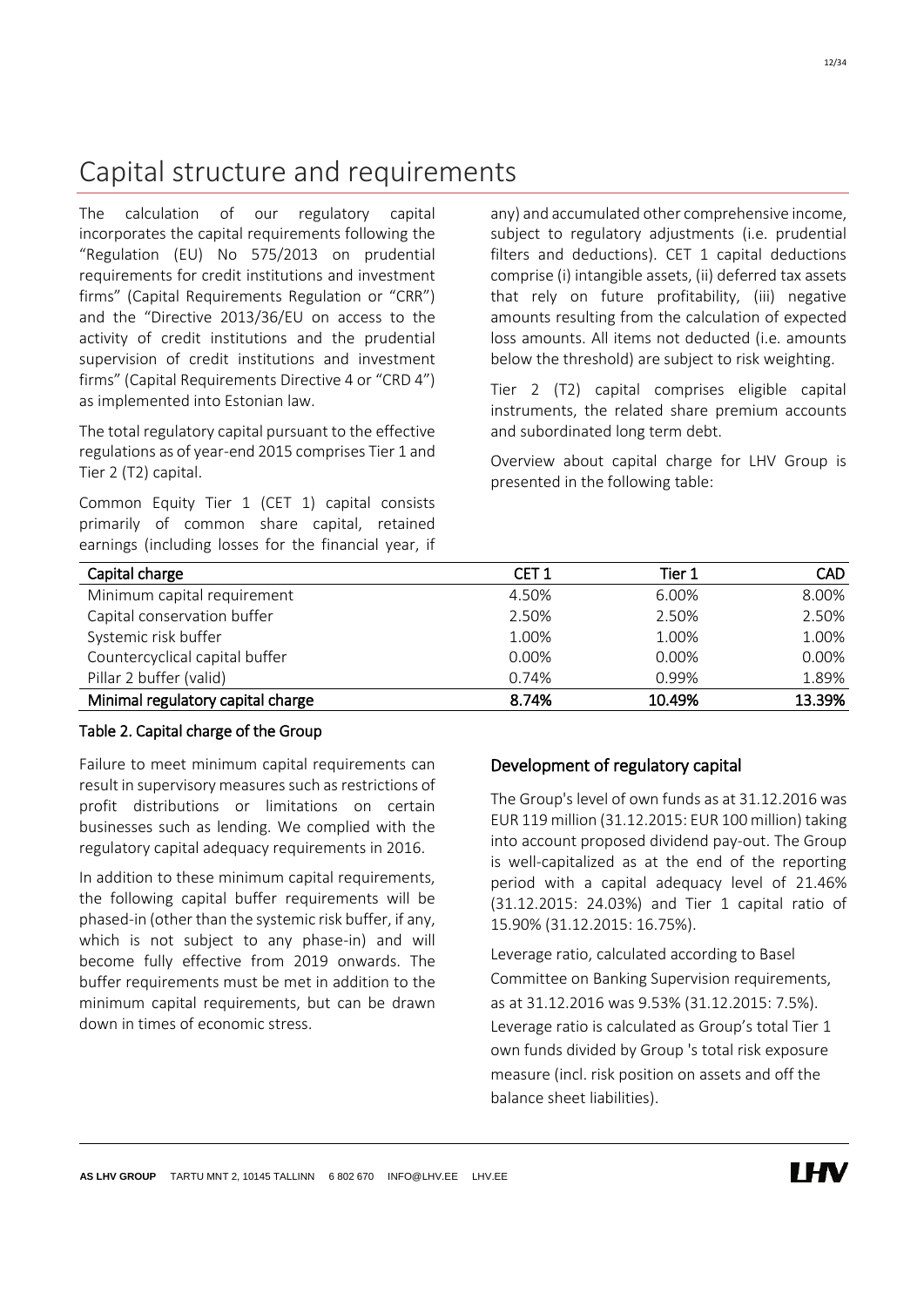The Group had an IPO in May 2016 and issued 2 million new shares in amount of 13.9 million EUR. This, together with 2016 profit and proposed dividend payment are the major influencers in Tier 1 capital base. The Group has decided to pay out 25% of pre-tax profit attributable to parents shareholders in form of dividends. This policy includes a clause that dividend pay-out decision is subject to fulfilling all capital related regulations and having reserves for future growth.

During 2015 LHV Group issued EUR 15 million worth of 10-year subordinated bonds. In total the Group has outstanding EUR 30.9 million worth of subordinated bonds. The bonds are traded on Nasdaq Tallinn Stock Exchange under ISIN nr: LHVB065025A and LHVB072524A. There are no other Tier 2 capital instruments outstanding.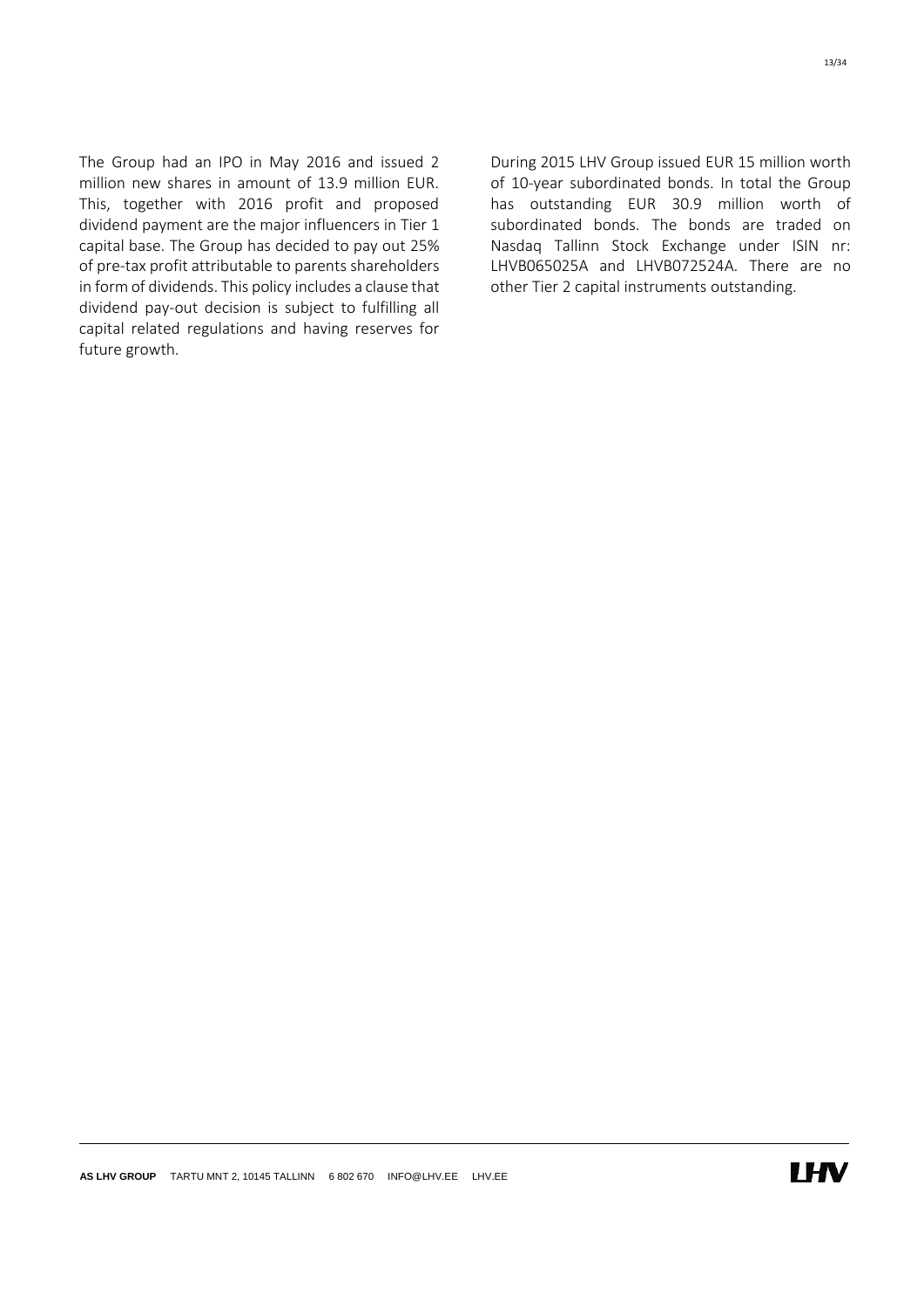### <span id="page-13-0"></span>Main changes in risk management

The following outlines the most important changes in the 2016 LHV's risk management processes.

2016 continued to shift attention on group-wide risk management. The Group has agreed on group-wide risk reporting and monitoring processes. Many documents have been adopted on the Group level, such as risk management policy, credit policy, the definition of default document outsourcing policy control and compliance policies. There are regular discussions held with the Group entities. Also, the group has formed the risk and capital committee composed of Rain Lõhmus, Tiina Mõis and Andres Viisemann.

In 2015 internal ratings (IRB) methodology preparation started and project continued in 2016. LHV has set a goal to implement by 2018 the RWA calculation on the IRB methodology. IRB implementation requires prior authorization by the Financial Supervision Authority and also different asset classes may be phased to different periods. According to the plan, the first asset classes moving to IRB methodology are corporate loans, which represent over 70% of the total loan portfolio of LHV Group. According to the project plan, the Group is planning to submit formal request to the Financial Supervision Authority in the third quarter 2017.

The development of credit quality assessment tools continued. Prior to the issuance of credit all credit applications have to pass credit scoring and rating models, which evaluate the credit quality. In 2016 a new leasing scoring model was developed. In collaboration with PWC, corporate lending rating system was validated.

Model results are the main input to the assessment of provisions. Based on the validation of provisioning models, provisioning rates were adjusted in LHV Finance, and in Mokilizingas. From 2016 also for leasing portfolios.

To emphasize the importance of the larger antimoney laundering activities in the field of risk management, a separate Prevention of Money Laundering unit was established and Aivar Paul started leading it in early 2016.

#### Figure 1. Overview of the Group's risk committees

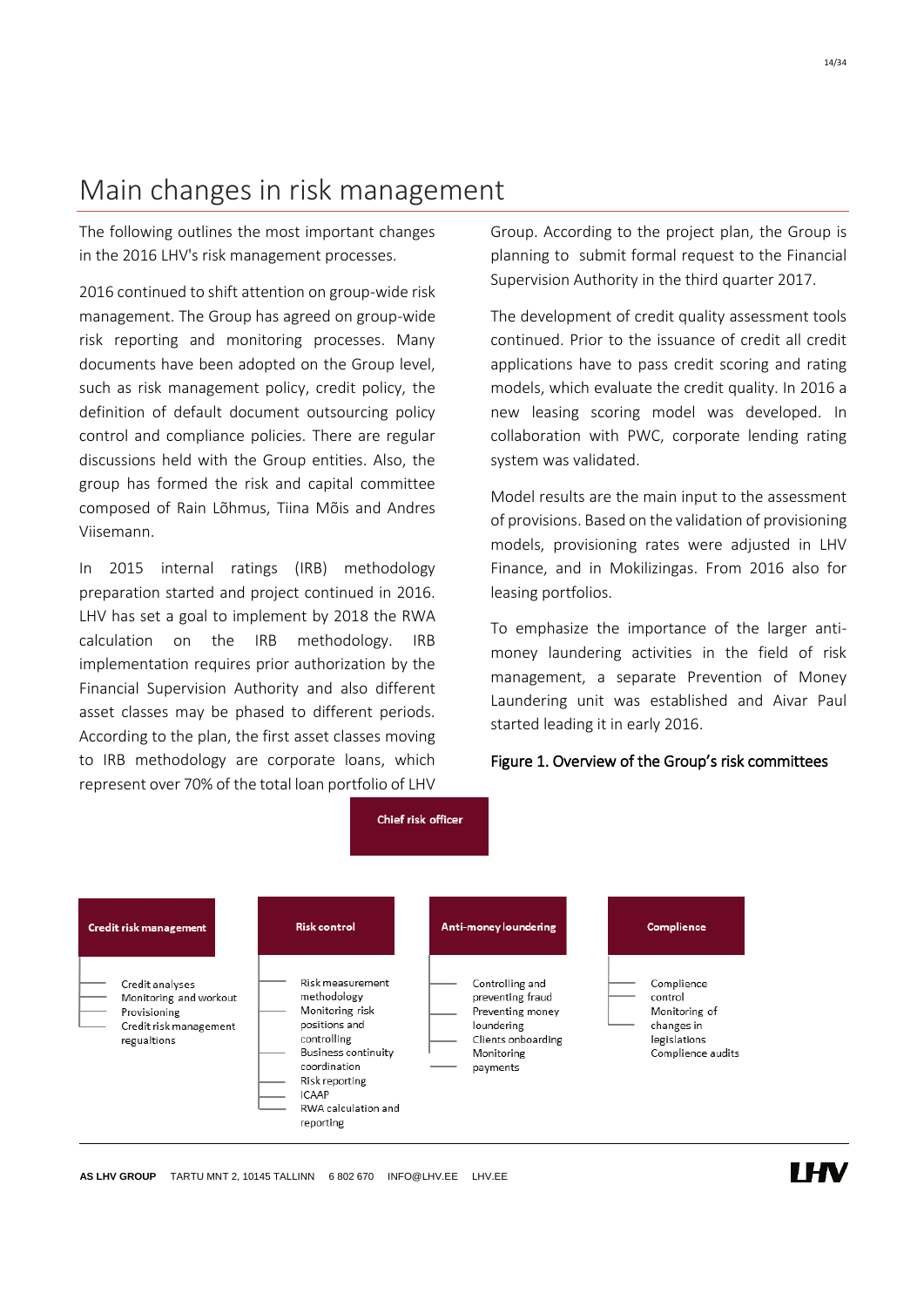LHV has set a goal to start using the calculation of the internal rating based approach methodology. In 2016 the preparation continued in systems and data quality areas. Starting from 2016 LHV is able to calculate credit risk RWA based on standardized and based on IRB methodology. Both results are used in credit decisions and analysing/forecasting changes in RWA.

In 2016 continued development of credit risk models. Estonian retail portfolio PD models were completed and LGD and CCF models were started. In additional all portfolio scoring models were updated. In December 2016 comprehensive validation report regarding rating systems were completed.

In 2016 the sale of Lithuanian and Estonian retail portfolio overdue claims to a collection agency was started.

In corporate loan portfolio provisioning model LGD level was changed from 25% to 30% in relation start collateral based provisioning starting from 2017.

New products. In 2016 continued work with new products and services and bringing them to market. One of the most widely covered product "home loan" was implemented and sales started in Q4 2016. The product was well appreciated by the customers and portfolio reached EUR 11.6 million by end of the year.

In addition LHV started offering of micro loans and brought NFC cards to the market.

Purchase of Danske Capital. On 2d of May LHV asset management unit acquired 100% of AS Danske Capital shares. After that there was one month migration period, during which LHV took over all the services Danske Bank offered to the Danske Capital. On 28.07.2016 these management companies were merged and LHV asset management became successor and manager of both entities funds. Danske euro fund was merged with AS LHV Varahaldus euro fund and similar strategy will be used in planned merger of pension pillar 2 funds in May-June 2017. The entire process is managed in accordance with original plan, and despite the somewhat increased workload, it has not increased the operational risk incidents.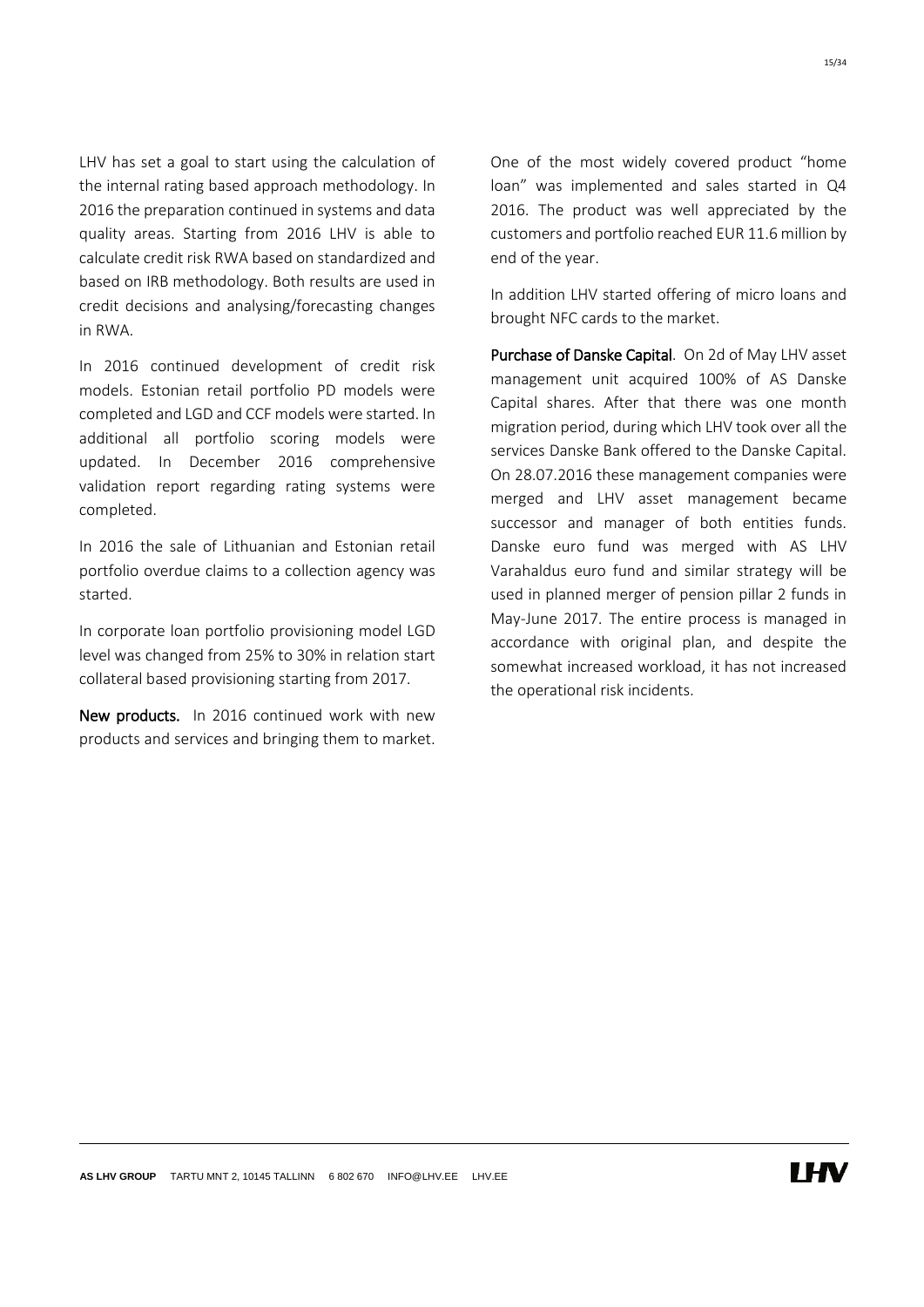### <span id="page-15-0"></span>Risk strategy, risk appetite and risk profile

Risk is defined as a potential negative deviation from expected financial results. The Group encounters several risks in its day-to-day operations. The objective of risk management at the Group is to recognise these risks, to measure them appropriately and to manage them. More broadly, the aim of risk management is to increase the value of the Group by minimising losses and reducing the volatility of results. Risk management at the Group is based on a strong risk culture and is built on the principle of three lines of defence where the first line of defence, the business units, are responsible for taking risk and for day-to-day management. The second line of defence, the risk management division, is responsible for the development of risk

management methodologies and for the reporting of risks. The third line of defence, the internal audit, conducts independent supervision over the entire group. Risk management principles, requirements and areas of responsibility are described in the policies and procedures. In accordance with the capital management principles that the Group has adopted, it must have adequate capital to support risks.

A clear structure has been established for committees that make the risk/related decisions. The main risk committees are presented in the following figure.



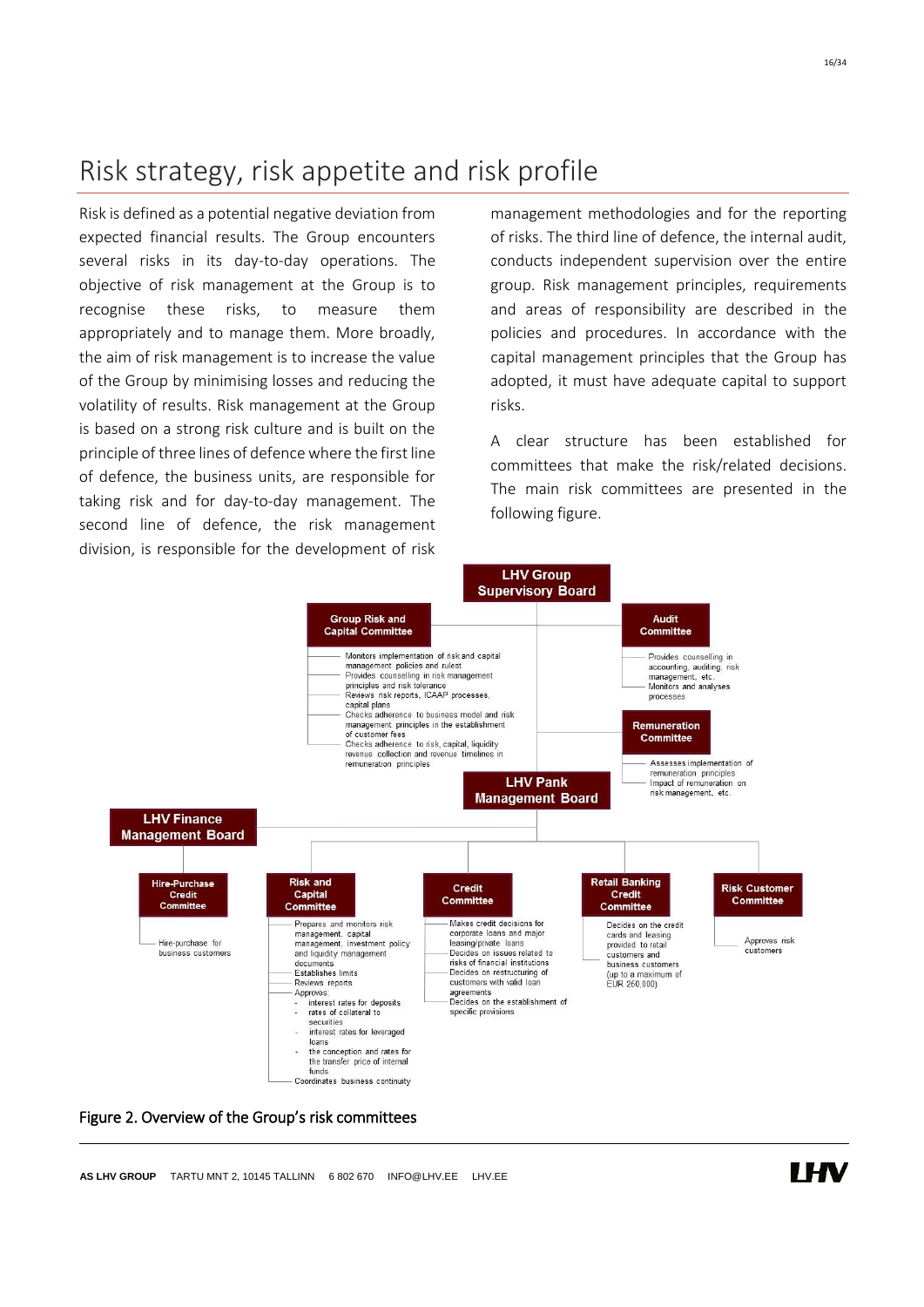LHV's strategic plan foresees an increasing of business volumes, while operating in Estonia and Lithuania. The risk appetite of LHV can be considered average in the current growth phase. At the same time, the capitalisation and risk management objectives and principles of LHV shall be based upon risk-taking. LHV's internal document "Capital objectives of LHV Group" stipulates that the minimum internal target capital adequacy level is 16.19%. The risk appetite of LHV is low in the categories of liquidity risk and operational risk, and average in the categories of credit risk and market risk. The objective of LHV in the next five years is to receive at least an investment grade credit rating from an international rating agency.

LHV has established a risk management policy, which sets the framework for risk management. A separate major risk categories are established policies. The risk are analysed and reported in risk reports based on risk types. Risk report includes also information about capital adequacy. This enables to get comprehensive picture of all significant risks on regular bases on entity level and follow their trends. In doing so, the information in risk report is forwardlooking for analysing the potential business volume growth based on capital adequacy and liquidity trends. In addition ICAAP and ILAAP are interconnected between each other, as ILAAP takes into account the scenario analyses data used in ICAAP.

The description of risk appetite objectives for the main risk categories is provided below.

The objective related to **credit risk** is to achieve a diversified portfolio with a medium risk, in which the main part is formed by small and medium-sized enterprises, and private persons. In case of corporate clients, credit risk is mitigated by a very good knowledge of clients and strong securities. In case of financing of individuals, LHV operates in

market segments, where the relationship between the risk and return is favourable. In combination with low operational expenses, flexible IT systems, convenient and analytical risk models it allows to operate profitably and sustainably. Each client shall undergo a thorough analysis - assessing their risk of insolvency and the value and liquidity of their collateral - before a credit decision is made. For making the credit decisions, the competence of account managers and committees has been defined in internal regulations.

The objectives related to **market risk** are earning profit from bond portfolio investments and providing services to clients. Risks can be taken only when they are priced correctly and understandable for the employees.

Methods have been established for measuring and monitoring the risks. Additionally, limits have been set and these are constantly monitored and regularly reported.

The objective of liquidity risk management is to maintain a sufficient liquidity buffer to ensure the performance of obligations. In order to manage the liquidity risk, principles have been established for assessing both the short-term liquidity risk and the structural financing risk, taking into account the new Basel III regulations. Furthermore, the Risk and Capital Committee has set limits for managing the liquidity risk. Stress-testing is performed on regular basis in order to maintain LHV's liquidity also in stressful conditions. The results of the tests are reported to the Risk and Capital Committee.

The objective regarding operational risk management is to limit potential losses. During recent years the operational risk loss has remained below 100 thousand euros. AIG insurance is used for restricting potential large loss events due to operational risk.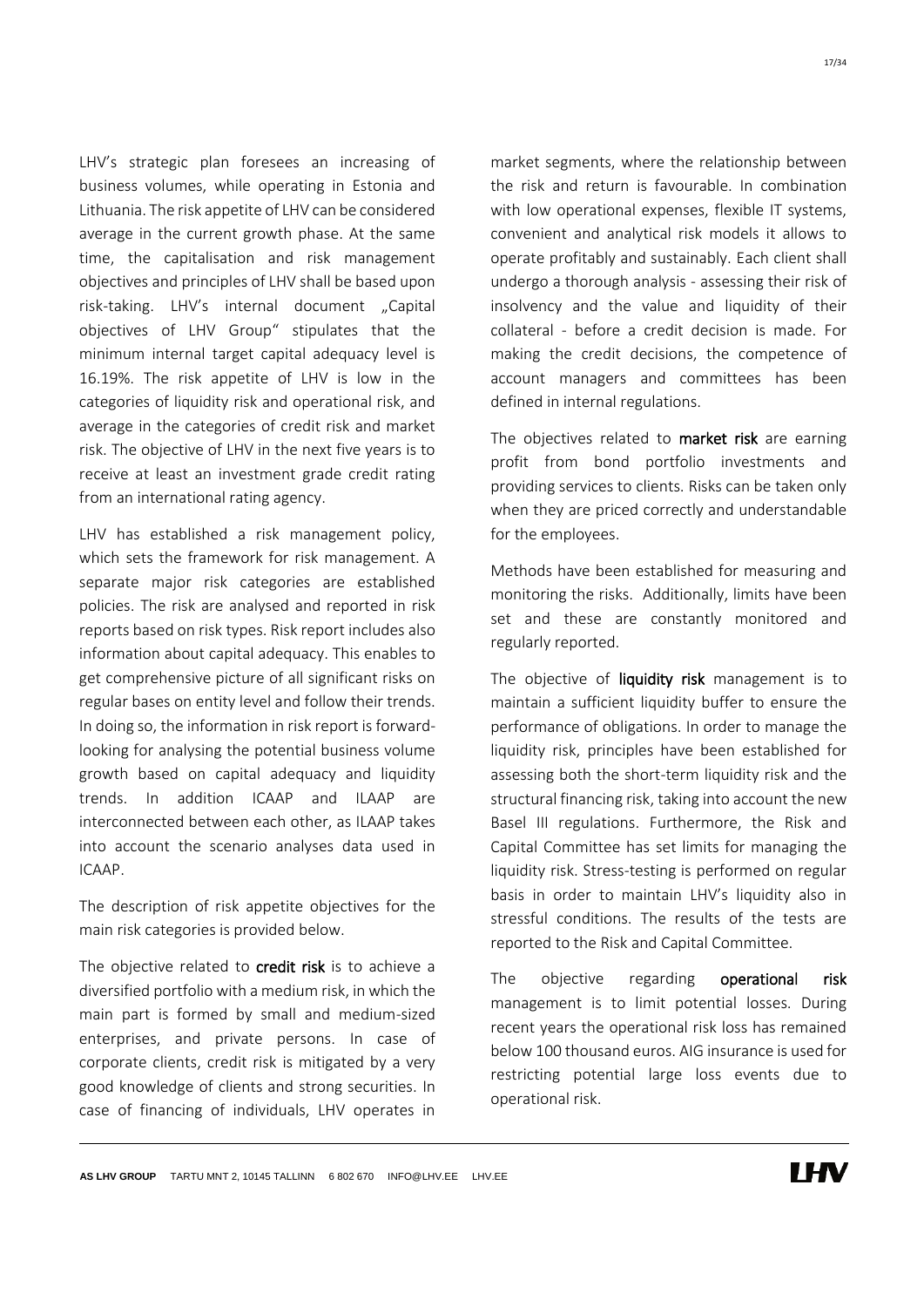Purpose of compliance risk management is to avoid situation, where LHV has to pay fines, damages, interruption of contractual relations, and the material losses, which is due to law, rules, regulations, agreements, or the violation of the code of ethics.

Purpose of money laundering and terrorism financing risk management is to keep measures preventing money laundering and terrorism financing effective and up to date throughout the LHV. The most important measure of risk management is the principle of know your customer, risk-based approach and the constantly following the developments in the area.

The table below summarizes LHV's risk appetite and actual estimated risk levels for the main risk categories. Also the main methods for managing the risks are outlined: risk avoidance (A), risk limiting (L), risk mitigation (M), risk diversification (D). There are separate quantitative risk tolerance KPI's set to each risk type, which are followed on daily bases.

|                                |             |                    | <b>Actual risk level</b> |                    |     |                       |             |      |                         |      |     |         |      |
|--------------------------------|-------------|--------------------|--------------------------|--------------------|-----|-----------------------|-------------|------|-------------------------|------|-----|---------|------|
|                                |             | <b>Credit risk</b> |                          | <b>Market risk</b> |     | <b>Liquidity risk</b> |             |      | <b>Operational risk</b> |      |     |         |      |
|                                |             | Low                | Average                  | High               | Low | Average               | <b>High</b> | Low  | <b>Average</b>          | High | Low | Average | High |
| risk                           | Low         |                    |                          |                    |     |                       |             | L, M |                         |      |     | A, L, M |      |
| Tel<br>Desired<br><b>Level</b> | Average     |                    | L, M                     |                    |     | D, M                  |             |      |                         |      |     |         |      |
|                                | <b>High</b> |                    |                          |                    |     |                       |             |      |                         |      |     |         |      |

#### Table 3. The Group's actual and desired risk levels for the main risk categories

The level of operational risk is higher than the desired level of this risk. The main reason is that LHV is currently in the growth phase, where new products and services are introduced to the market.

#### Stress tests

Group-wide stress tests are an integral part of the Risk Management process and annual review of risk appetite. They aim to ensure that the Group's

financial position and risk profile provide sufficient resilience to withstand the impact of severe economic stress or specific market/company related risks including IT risks. The largest stress test is ICAAP process, which looks at severe but plausible and business relevant scenario. In addition to ICAAP stress, there are regularly performed stress tests against liquidity, IT security, business contingency etc. risks.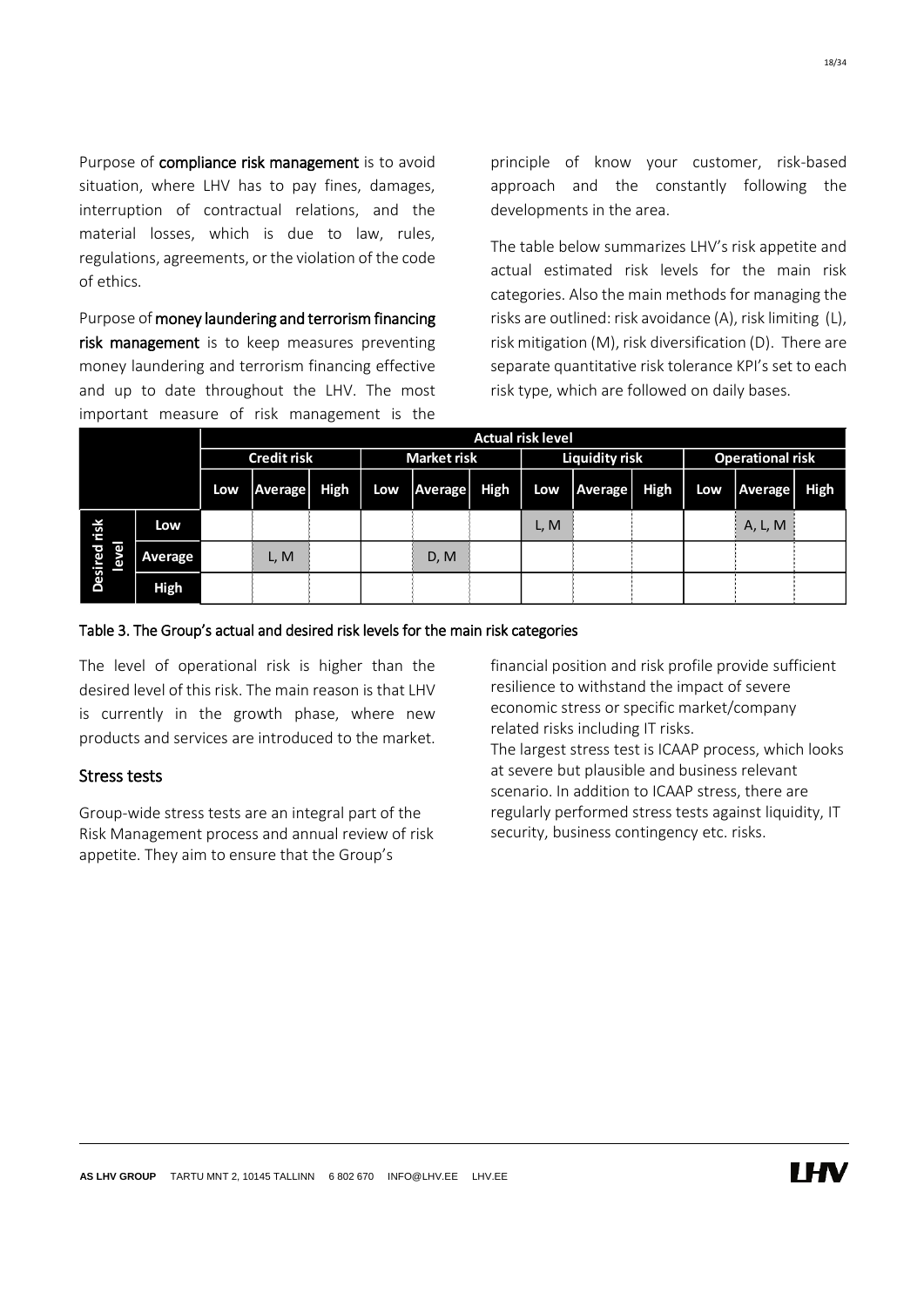# <span id="page-18-0"></span>Risk reporting

As a part of risk policy framework the risk reporting process is developed. Tabel below gives high level overview of the risk management reports, which

are presented regularly to different management levels.

| Management body          | Reports name               | Frequency        | Covered risks                                |
|--------------------------|----------------------------|------------------|----------------------------------------------|
|                          |                            |                  | Credit risk, market risk, interest raterisk, |
|                          |                            |                  | liquidity risk, operational risk, anti-money |
|                          | Risk report                | Quarterly        | laundering, monitoring of new regulations    |
| LHV management council   | Compliance overview        | Annually         | Compliance risks                             |
|                          |                            |                  |                                              |
|                          | ICAAP report, ICAAP macro  |                  |                                              |
|                          | scenarium, SREP report     | Annually         | All risks                                    |
|                          |                            |                  | Credit risk, market risk, interest raterisk, |
|                          |                            |                  | liquidity risk, operational risk, anti-money |
|                          | Risk report                | Monthly          | laundering, monitoring of new regulations    |
| LHV bank management      | Overview of risk           |                  |                                              |
| council                  | management area            | Annually         | All risks                                    |
|                          |                            |                  |                                              |
|                          | ICAAP report, ICAAP macro  |                  |                                              |
|                          | scenarium, SREP report     | Annually         | All risks                                    |
|                          |                            |                  | Credit risk, market risk, interest raterisk, |
| Council risk and capital |                            |                  | liquidity risk, operational risk, anti-money |
| committee                | Risk report                | Quarterly        | laundering, monitoring of new regulations    |
|                          | Problematic credit clients | Quarterly        | Credit risk                                  |
|                          |                            |                  | Credit risk, market risk, interest raterisk, |
| Council audit committee  |                            |                  | liquidity risk, operational risk, anti-money |
|                          | Risk report                | Quarterly        | laundering, monitoring of new regulations    |
|                          |                            |                  | Credit risk, market risk, interest raterisk, |
| Group CEO                |                            |                  | liquidity risk, operational risk, anti-money |
|                          | Risk report                | Monthly          | laundering, monitoring of new regulations    |
|                          |                            |                  | Credit risk, market risk, interest raterisk, |
|                          |                            |                  | liquidity risk, operational risk, anti-money |
| Bank risk and capital    | Risk report                | Monthly          | laundering, monitoring of new regulations    |
| committee                | Contingency plan tests and |                  |                                              |
|                          | planning                   | Based on request | Operational risk                             |
|                          | Risk self-assessment       | Based on request | Operational risk                             |
|                          | Compliance overview        | Annually         | Compliance risks                             |
|                          | AML overview               | Annually         | AML risks                                    |
|                          | New regulations            |                  |                                              |
| Banks management board   | monitoring                 | Monthly          | Compliance risks                             |
|                          | Compliance audits          | Based on request | Compliance risks                             |
|                          |                            |                  |                                              |
|                          | ICAAP report, ICAAP macro  |                  |                                              |
|                          | scenarium, SREP report     | Annually         | All risks                                    |

#### Table 4. Regular risk reporting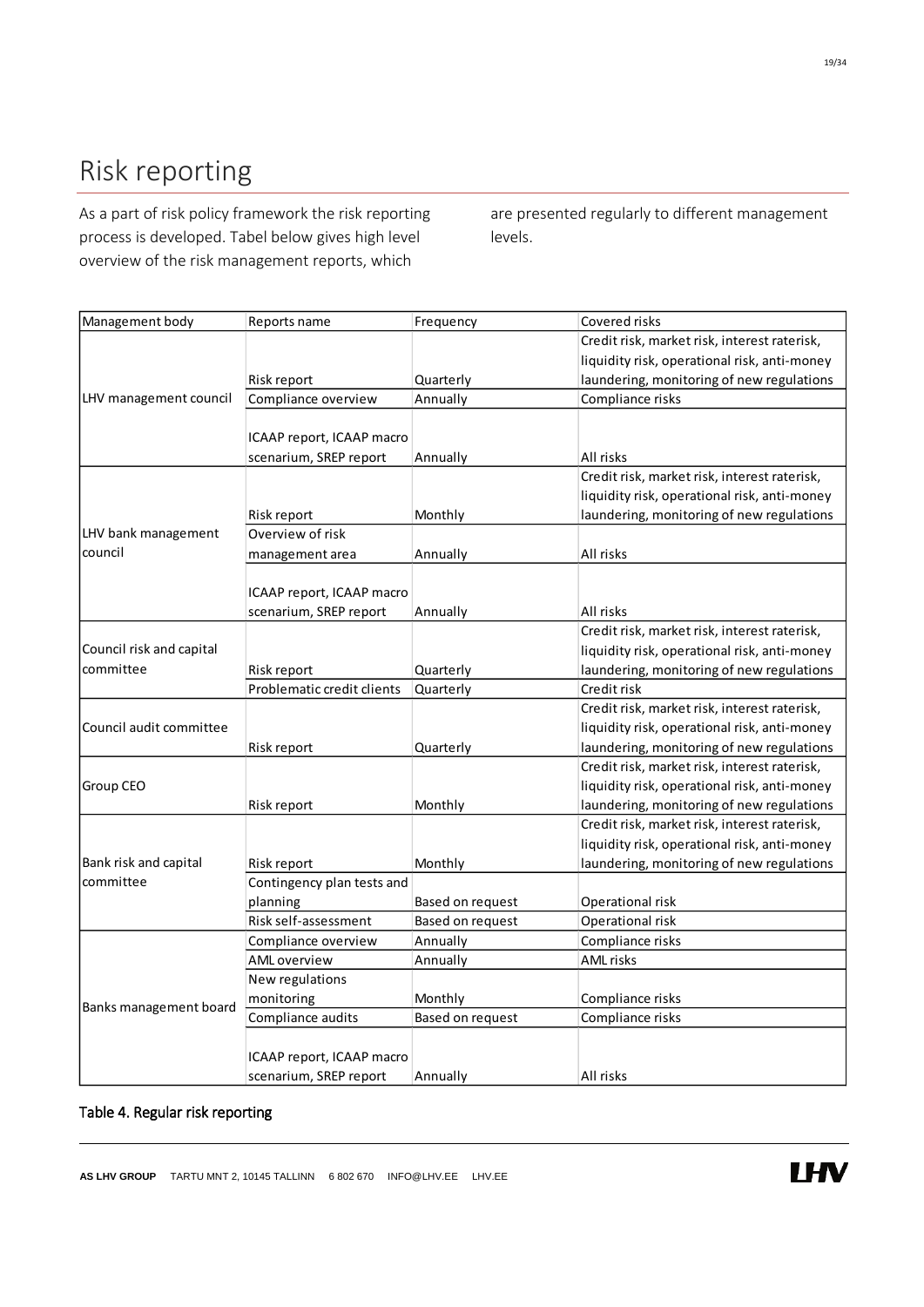In order to provide regular risk reporting the risk data is collected similarly to other data through data warehouse. LHV organizational structure is simple and clear, and, consequently aslo risk data system is robust. Both LHV Bank and LHV Finance systems are

copied during the night process to data warehouse. LHV Varahaldus is using their own special portfolio management system. Mokilizingas has its own IT systems from which required data is extracted and reported based on risk reporting process.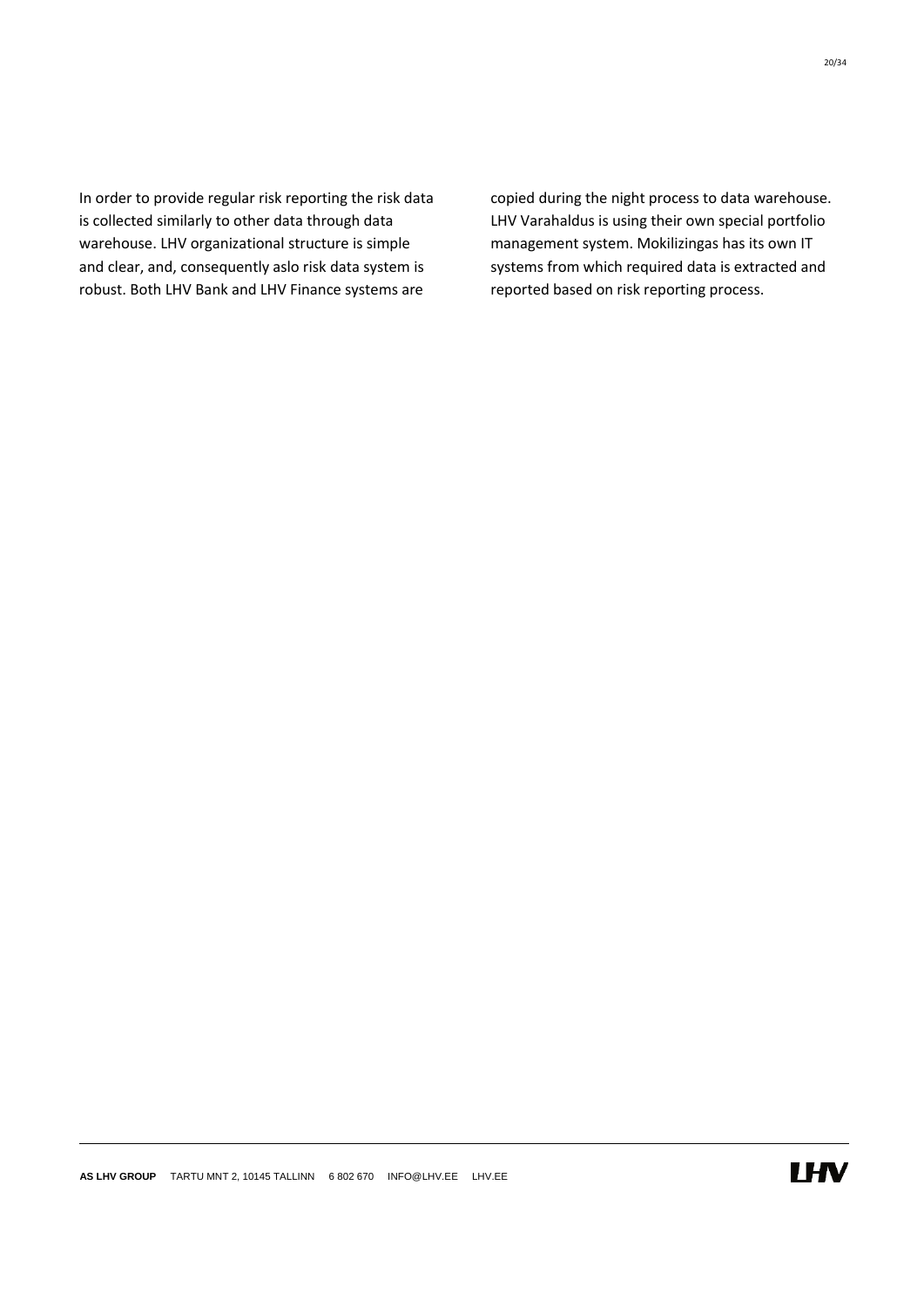# <span id="page-20-0"></span>Credit risk

Credit risk is the potential loss which would arise from the counterparty's inability or unwillingness to meet its obligations to the Group.

LHV's credit risk arises mainly from the loan portfolio and the debt securities (bond portfolio). The loan portfolio includes corporate loans and overdrafts, consumer loans (in Estonia and in Lithuania), credit cards, mortgage loans, leveraged loans and leasing.

LHV uses standardized approach to measure credit risk. In 2015 Group started developing IRB models and starting from 2016 is using IRB in parallel for internal capital allocation. Officially Group plans to start using IRB in nearest years.

#### Securities portfolio

During 2016 the market interest rates of the short and mid-term financial assets with the highest market liquidity and credit quality were still negative. In the  $1<sup>st</sup>$  quarter of 2016 the European Central Bank (ECB) lowered the deposits interest rate again by 10 basis points to the new level of - 0.40%. This caused further price increase of the aforementioned financial assets. Considering this, LHV decided that it was unmeaningful to purchase this type of financial assets instead of holding the deposits in the ECB. Due to this, LHV's securities portfolio continued to decrease. At the end of 2016 LHV's securities portfolio amounted only EUR 64.6 million and the share of securities with rating A- or higher was 96.4%. Same time balances with ECB increased to all-time high EUR 264 million.

#### Loan portfolio

The gross volume of LHV's loan portfolio increased by EUR 129 million in 2015, i.e. by 31 %. The quickest growth was evident in mortgage portfolio, which grow 1.5 times and at the end of 2016 portfolio reached EUR 35.4 million. The most significant factor behind the growth was introducing mortgage loan product as standard offering to retail customers in beginning of Q4 2016.

A bulk of the growth in the loan portfolio can be attributed to the growth in corporate loans (EUR 86 million). In 2016 LHV split legal entities portfolio between corporate and retail bank. All clients with exposures below EUR 250 thousand were given over to retail bank. For such clients more automated scoring process is used for calculating risk levels. For all loans exceeding that level detailed credit rating analyses are prepared. At the end of 2016 the amount of legal entities loans in retail bank reached EUR 4.3 million. In 2016 all loan portfolio were growing except Lithuanian portfolio which reduced by EUR 1.3 million. In Lithuania new regulations were introduced, which changed significantly the requirements for analysing the clients scoring process and set very conservative limits to acceptable loan amounts.

2016 saw a continued improvement in the credit quality of LHV's loan portfolios. The improvement was facilitated by specification of the objectives of portfolio management in the company's credit policy. Furthermore, LHV continued to dispose of the portfolio of hire-purchase, small loan and credit card obligations overdue for more than 90 days.

The volume of overdue obligations in the portfolio decreased significantly in 2016. At the same time, LHV maintained its conservative provisioning principles - as at the end of the year, provisions covered nearly 210 % of the volume overdue for more than 90 days.

In 2016, the Group continued to standardise its provisioning rules and maintained a risk-based approach. The ratings-based provisioning method established in 2014 is used for the business loan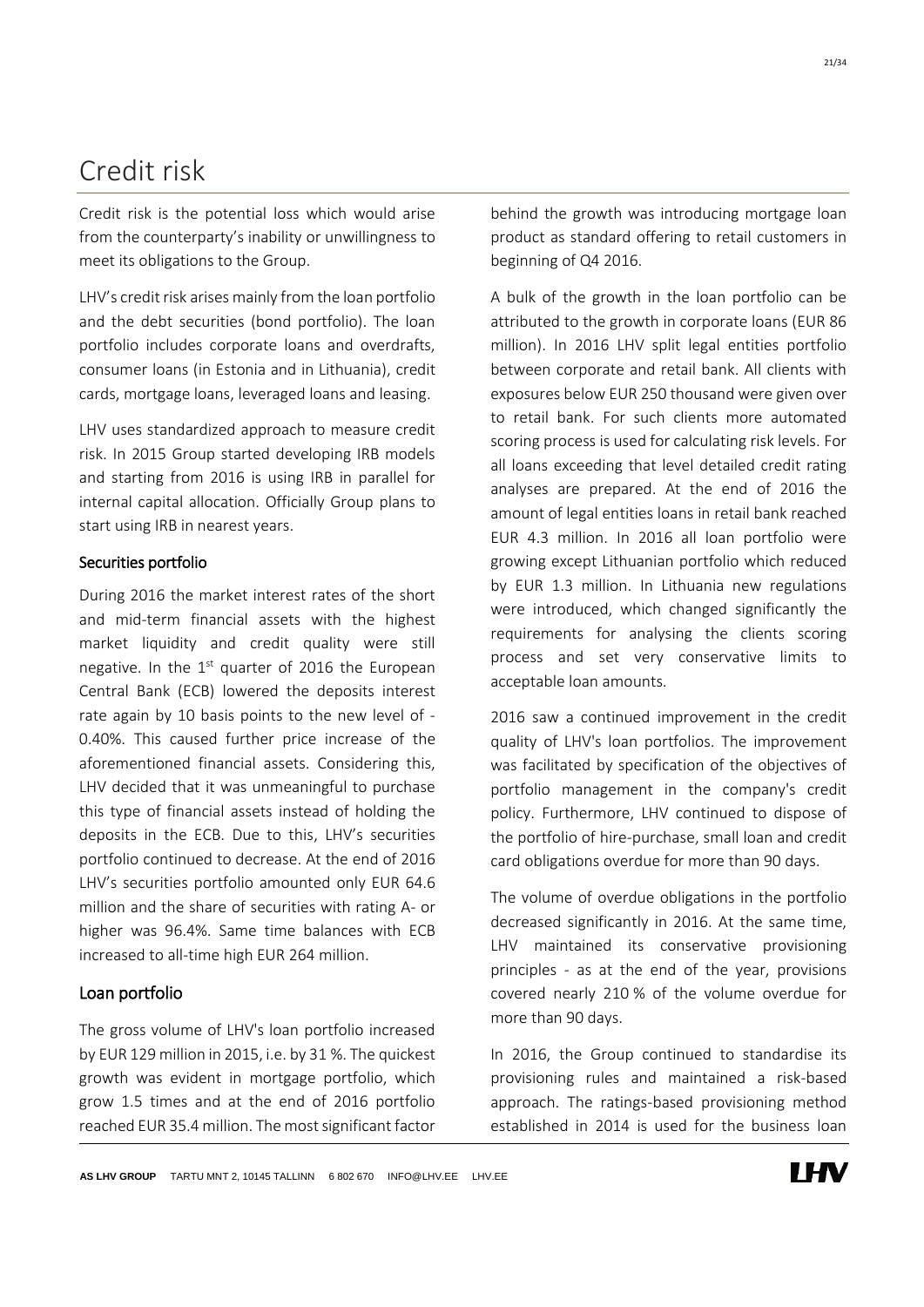portfolio. According to the above method, the highest provisioning rate is applied for the worst ratings. Rating 13 is established based on an indication of default specified in the internal rules of procedure. Where provisions need to be established, a specific provision is assigned for each customer. The provisioning parameters used for all loan categories are validated on a current basis, with the values changed where necessary. In 2016 LHV increased the LGD ratio for corporate loans from 25% to 30%.

All loan products, excluding the gain margin and repoloans (which are collateral based), rating or scoring system is used to measure clients credit risk. All credit products have application models, which outputs are used in credit decision making. Additionally there is developed portfolio scoring models and models covering loss given default (LGD) and credit conversion factor (CCF).

| Client type | Segment                                        | Definition                     | <b>Application PD</b> | Portfolio PD        | <b>LGD</b>     | <b>CCF</b>     |
|-------------|------------------------------------------------|--------------------------------|-----------------------|---------------------|----------------|----------------|
|             |                                                | Legal entities with exposure   |                       |                     |                |                |
| Corporate   | Large corporates                               | exceeding EUR 250 thousand     |                       | Reiting methodology |                |                |
|             | Small and medium                               | Legal entities with exposure   |                       |                     |                |                |
|             | lentities                                      | below EUR 250 thousand         | Internal model        | Internal model      | Internal model | Internal model |
|             |                                                | All private individuals        |                       |                     |                |                |
|             | Mortgage loans                                 | mortgage loans                 | Internal model        | Internal model      | Internal model | Internal model |
|             |                                                | All private individuals retail |                       |                     |                |                |
|             | Retail Ioans in Estonia                        | <b>Iloans</b>                  | Internal model        | Internal model      | Internal model | Internal model |
|             |                                                | All private individuals retail |                       |                     |                |                |
|             | Retail client Retail Ioans in Lithuania lloans |                                | Internal model        | Internal model      | Internal model | Internal model |

Table 5. Use of PD and LGD models

Corporate loan portfolio is the largest portfolio in LHV. At the end of 2016 this portfolio accounted for 69% of the total loan portfolio. Duing the year loans to corporates increased from EUR 214 million to EUR 287 million.

For the assessment of the credit risk on the loans to companies, LHV uses rating methodology since 2009. In 2012. Methodology was refined and was introduced the scale consisting from 13 ratings, where 1 represented the lowest credit risk rating (equivalent to Moody's rating on scale from Aaa), and the highest credit risk represets the 13 rating (called default).

Since autumn 2012 LHV started offering leasing products both to private and legal person. In addition the intermediation of insurance was

started. Lesing portfolio by the end of 2016 reached EUR 41.3 million.

The leasing clients likelihood of insolvency is assessed through scoring models, different for private and legal entities. Outcome of the model is the probability of default during the following year.

LHV Pank began in May 2006 offering microloan. This loan is targeted to small entities in amount up to EUR 25 thousand for term up to 5 years. The loan is secured by personal guarantee and partially guarantee from European Investment Fund. At the end of 2016 portfolio reached EUR 2.8 million.

Prior to the issuance of the microloan, the creditworthiness of the person will be assessed by using the scoring model, the output is the probability of default of customer within the following year.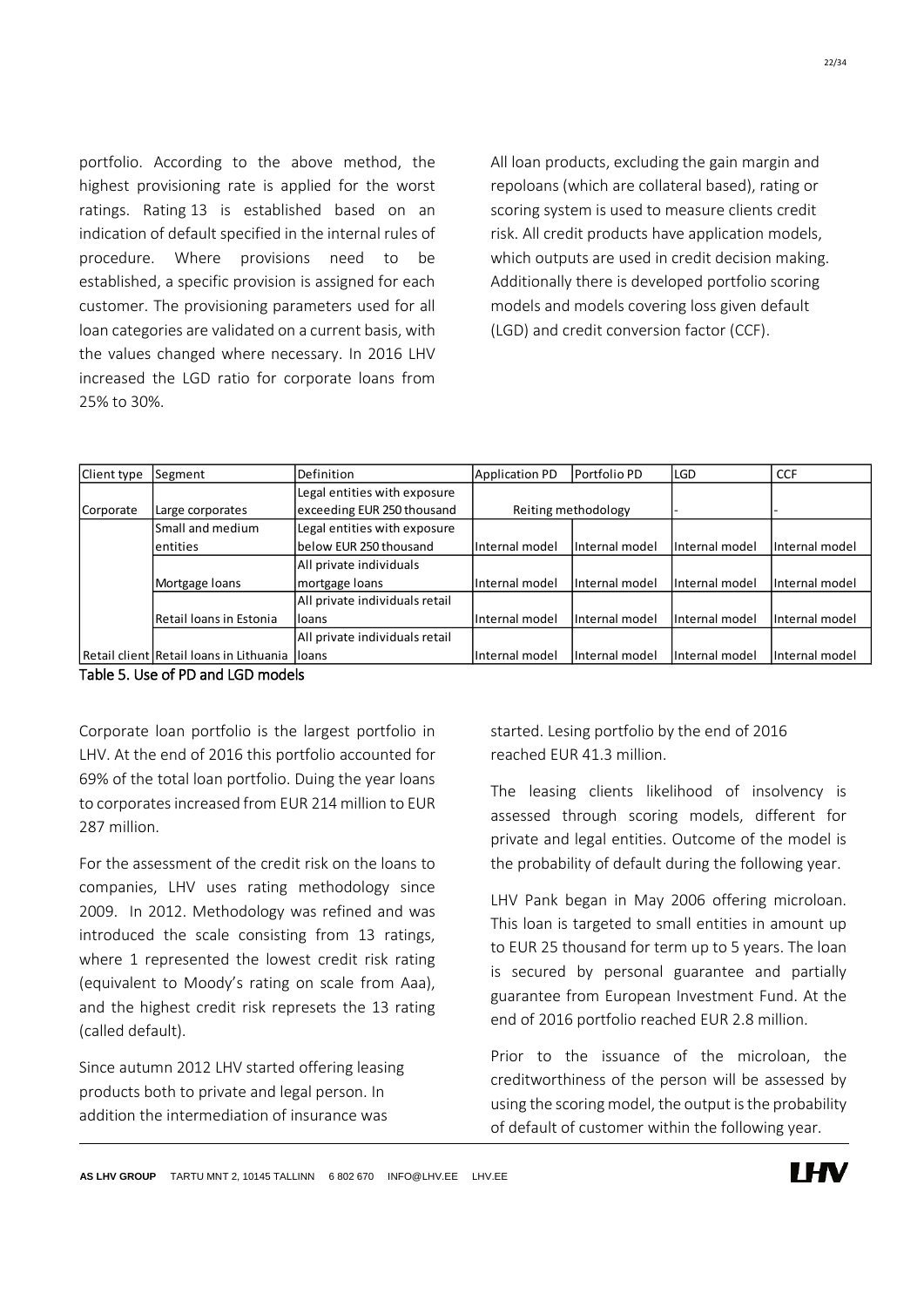LHV started offering mortgage loans to its customers in 2013. In 2016 the regular home loan was introduced. At the end of 2016 portfolio reached EUR 35.4 million.

Similarly to other products also home loans and retail loans are assessed based the scoring model and client PD is calculated. Regulatory requirements are determining the maximum loan size and tenors.

LHV Pank issues credit cards in cooperation with Tallinna Kaubamaja. By the end of 2016 credit card portfolio reached EUR 4.9 million being increased by approximately EUR 1.3 million.

Prior to the issuance of the credit card, the creditworthiness of the person will be assessed by using the scoring model, the output is the probability of default of customer within the following year.

For credit cards, the impairments are made against potential losses based on general impairments methodology.

In January 2013 LHV Pank established subsidiary AS LHV Finance (ownership 65%), which main activity has been offering the hire purchase loans through the retail stores. In 2015, LHV started offering new product – small loan. By the end of 2016 the portfolio reached EUR 35.6 million.

Prior to the issuance of the loan, the creditworthiness of the person will be assessed by using the scoring model. The portfolio quality and dynamics are monitored constantly.

In year 2013 LHV acquired in cooperation with Lithuanian investment company RAZFin 50% plus one share in Lithuanian finance company UAB "SNORO lizingas". After the purchase process, all loans were refinanced by LHV, new management was appointed and company was rebranded. The UAB "Mokilizingas" was confirmed as new company name.

At the end of 2016 Mokilizingas portfolio reached EUR 38.3 million. Company offers mostly two products: small loans and hire purchase.

Approximately 92 % of the total capital requirement for credit risk is associated with the loan portfolio (without considering the concentration risk). The remaining 8 % is divided between assets held with commercial banks, bonds, shares of LHV Varahaldus pension funds and other assets included in the balance sheet.

Majority of RWA is coming from corporate loan portfolio, which is clearly the largest portfolio. From that significant part would after implementing IRB changed to internal models. Therefore, the internal capital requirements with regard to these portfolios are lower than those calculated under standardized rules. On the whole, the internal capital requirement of the loan portfolio is 28 % lower than the standardized capital requirement.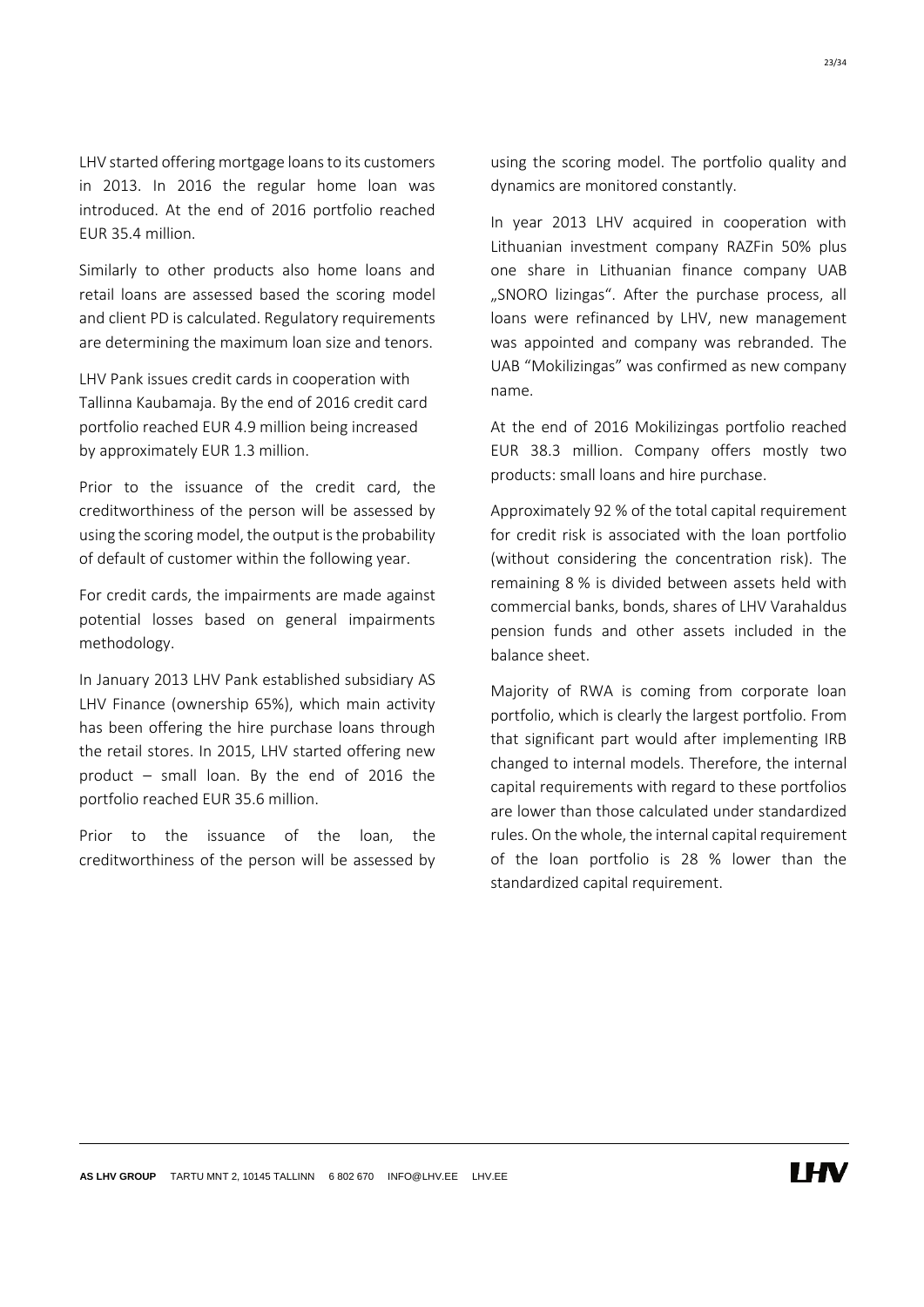## <span id="page-23-0"></span>Concentration risk

Concentration risk includs analysis of the concentration of economic sectors and counterparties.

From 2016 onwards, LHV uses, in determining the capital requirement under the Herfindahl-Hirschman index, the supplementary method which, instead of 2 %-steps, increases smoothly against the increase in the value of the index, but retains the level of conservatism on the average.

In addition to that as part of IRB process bank also uses internal simulation model to quantify the concentration risk risk-weighted assets.

The calculation of the internal ratings method, the risk weighting formsla requires is infinitely large volume of the portfolio and the homogeneity of portfolio. In order to find out how big impact to the unexpected damage size comes from LHV portfolio size and composition (i.e concentration) LHV generated 100 000 macroeconomic simulations, based on shich calculated to each risk position simulated probability of the insolvency.

Based on analyses it can be said that with probability of 70% the unexpected credit losses remain smaller that EUR 0.5 million. With probability of 99.99% the unexpected loss is EUR 20.9 million, which means that in case of crises happening once in 1000 years, the unexpected credit loss will not exceed EUR 20.9 million.

Otherwords it can be calculated that due concentration risk, unecpected credit losses are 12.7% higher than the calculation presented by IRB

Even though the number of counterparties has increased significantly, compared to the previous period, this increase does not exceed the growth of the loan portfolio as a whole, and is proportionally significantly lower than the rate of growth in capital.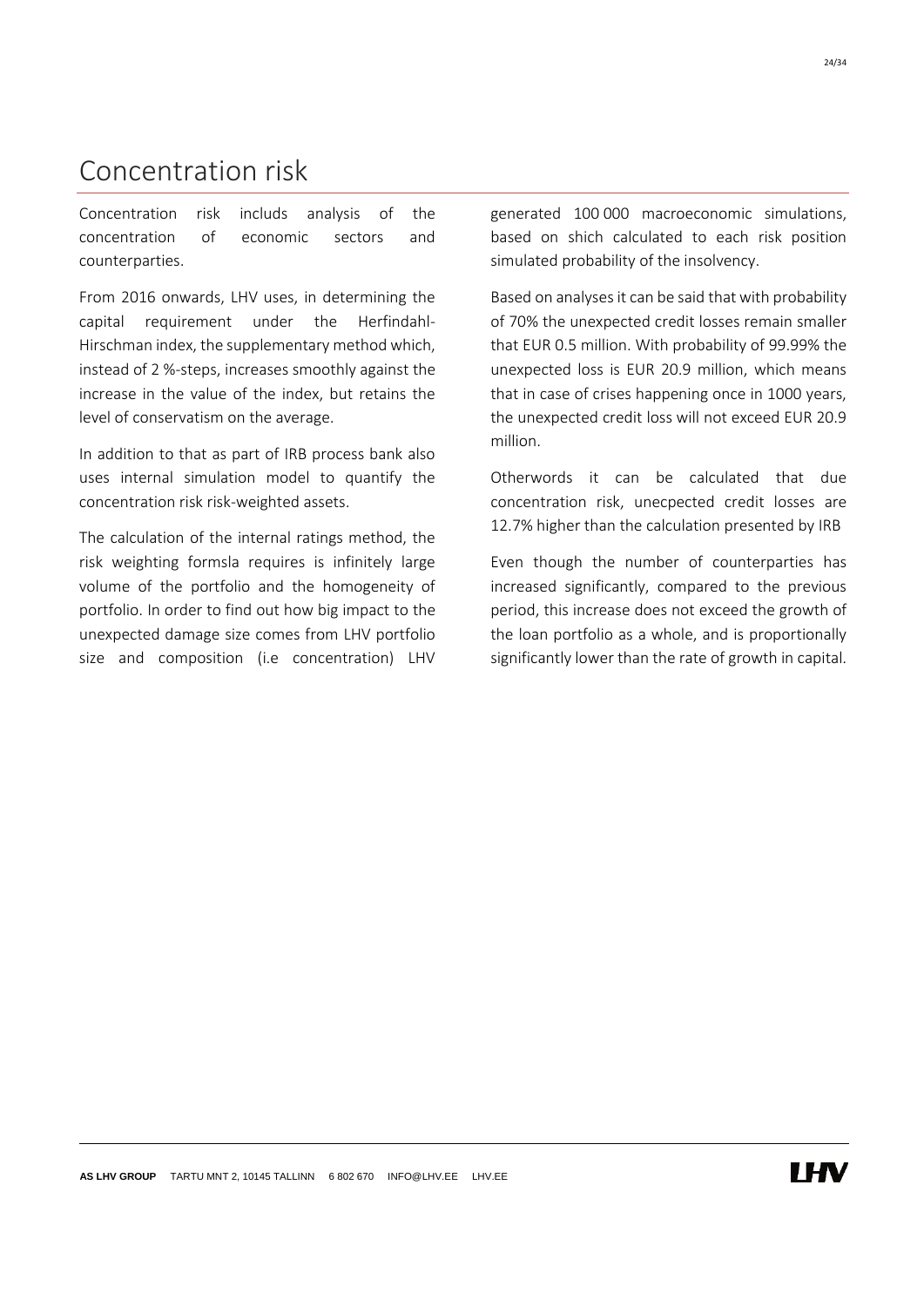### <span id="page-24-0"></span>Market risk including interest risk in banking book

Market risk arises from LHV's trading and investment activities in the financial markets from interest rate products, foreign exchange and stock markets as well as lending activities and collecting financial resources. Market risk is a potential loss which may arise from unfavourable changes in foreign exchange rates, prices of securities or interest rates. Internal judgement is used to assess potential losses.

The risk organisation performs daily limit monitoring, in-depth analysis, frequent stress testing, and reporting of the LHV's market risks. Internal reporting of market risk exposure and follow-up on limit usage is performed on a daily basis and delivered to various stakeholders LHV. By way of exception a limit is breached, the risk organisation has established sound escalation principles in which the market risk-takers, as well as senior management, are informed of the incident as well as how it has been mitigated.

LHV Group has made decision not to take extensive positions including market risks. The majority of LHV's market risks is structural or strategic in nature and emerges within Treasury. Moreover, market risk also arises in the daily market-making and clientfacilitation activities of the trading book. LHV's trading operations primarily are the fulfilling of clients' transaction. Structural interest rate risks are a natural part of any banking business that manages lending and funding. Interest rate risk arises from mismatches in interest-fixing periods between the assets and liabilities. Treasury manages these risks within given mandates matching the assets and liabilities directly, or by, for example, using derivatives such as interestrate swaps. In order to mitigate market risk, conservative limits have been established to all market risk types. Group does not take optionality risks and uses internal market risks models only in limited amount. On a daily basis risk organisation controls and monitors the effectiveness of the business' management of market risks. The follow-up is executed through a solid limit monitoring process being a natural part of the risk management and control.

For capitalization purposes only standard approach is used for calculating capital charges.

#### Foreign currency risk

Foreign currency risk may arise from acquisition of securities denominated in foreign currencies or foreign currency receivables and liabilities. The Risk Control Unit of LHV Pank is responsible for daily monitoring of open foreign currency positions. If the open currency position exceeds the internal or external limits set by the law, then measures are immediately implemented to close or reduce such positions (hedging the risk with relevant instruments, such as spot transaction, foreign currency forwards or futures).

#### Price risk

Financial instruments bearing price risk at the Group are mainly debt securities held in the trading portfolio and investment portfolio and available for sale portfolio. At the Group, limits are set for the size of the portfolios and acceptable credit quality ratings are specified for debt securities in the investment portfolio and trading portfolio. The Risk Control Unit monitors the compliance with limits. In addition, LHV Varahaldus mandatory shares in pension funds bear the price risk. Namely, pursuant to the Investment Funds Act, LHV Varahaldus as the management company has to own at least 1% of the number of units in each of the mandatory pension fund managed by it.

LHV Pank does not hold significant amounts of equity securities in its position, due to which the sensitivity to change in the market value of these positions is marginal. LHV Pank's debt securities portfolio recognised at the market price is shortterm and of high quality, therefore, the effect of the changes in market risk premiums on the market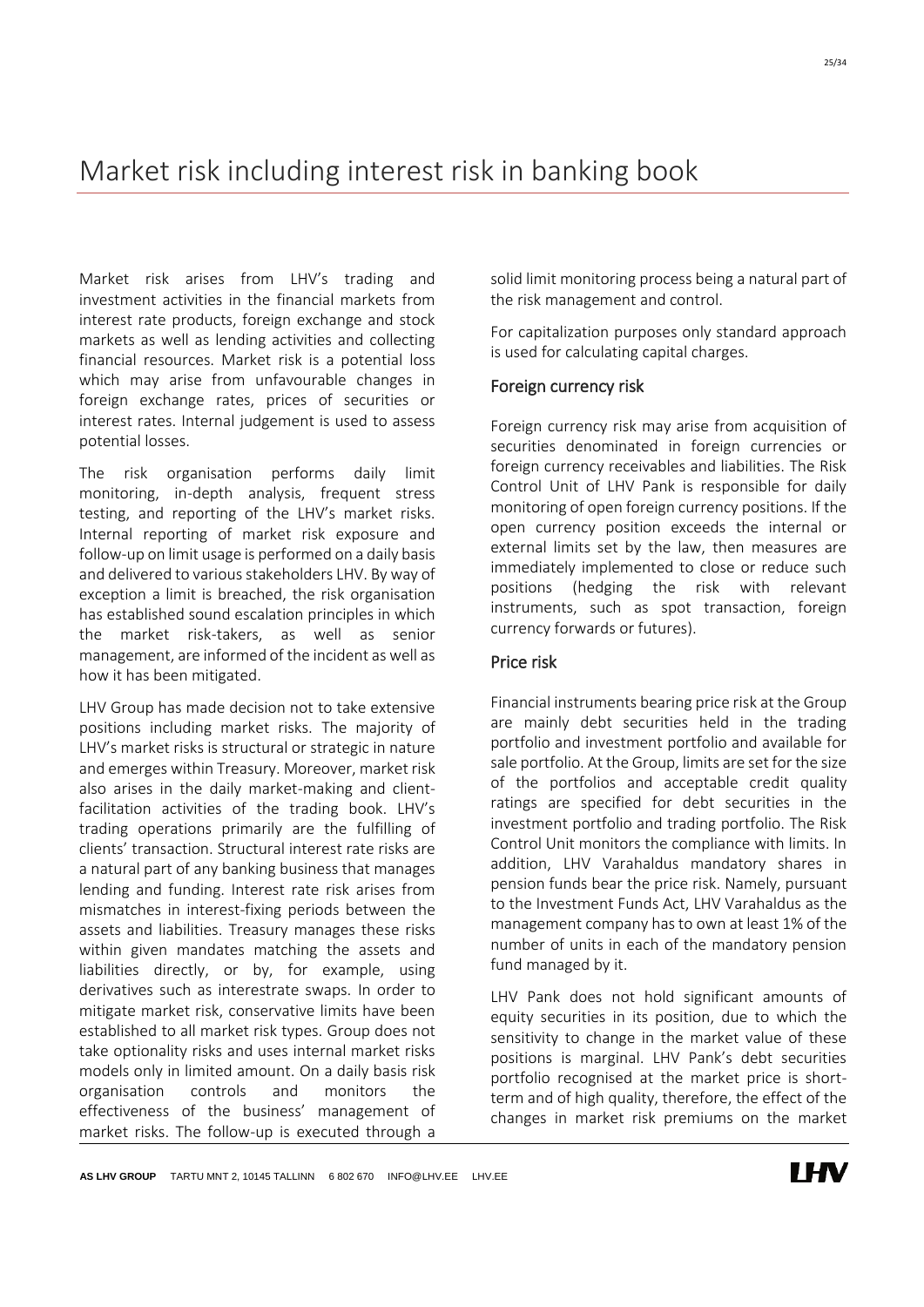value of the debt security portfolio as at 31.12.2016 should remain at around 1.0% according ot the performed stress-testing (2015: 1.0%.)

#### Intrest rate risk

Interest rate risk reflects the mismatch in the statement of financial position items and the offbalance sheet items when interest rate repricing periods, volumes or the underlying interest rate of assets, liabilities and derivatives do not correspond exactly. The goal of monitoring, measuring and managing interest rate risk is to evaluate the profitability of the Group's interest-bearing products, to forecast interest income and to set limits for risk management in order to prevent significant reduction of income through limitation of risks in two aspects:

 cash flow interest rate risk whereby in case of a 1% change in market interest rates, a change in annual net interest income is limited as compared to the estimated actual income based on the term structure of instruments currently in the statement of financial position;

• fair value interest rate risk whereby in case of a 1% change in market interest rates, a change in the Group's economic value is limited (fair value of assets and liabilities is determined by discounting the future cash flows at the market rate of interest).

The deposits interest rates did not change in 2016 remaining at the level of up to 1.0%. The interest rates of deposits maintained their level in 2016, at a maximum of 1%.

The operational interest rate risk management is the Group's Treasury's responsibility.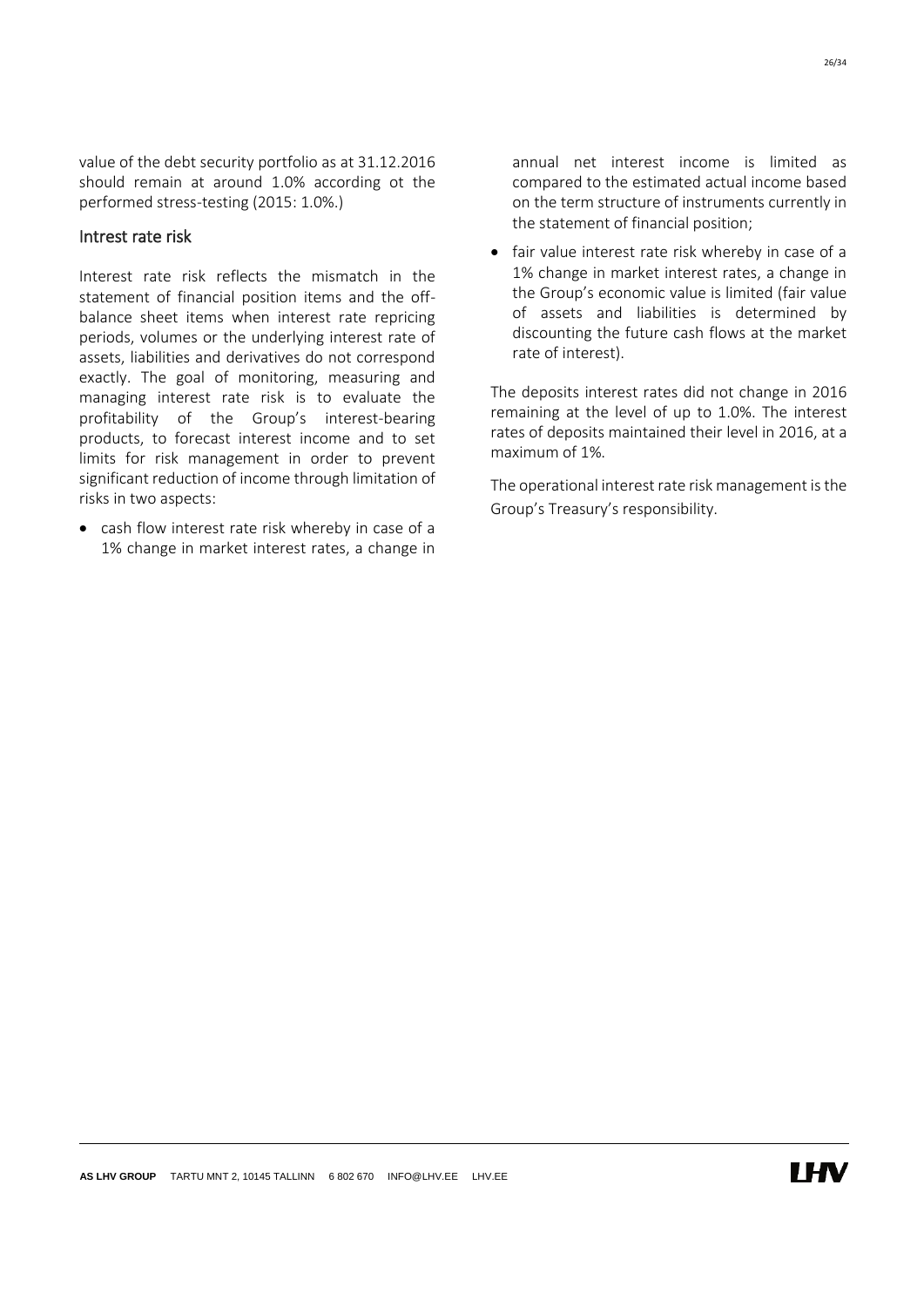### <span id="page-26-0"></span>Operational risk

Operational risk is a potential loss caused by human, process or information system flaws. When completing transactions, transaction limits and competence systems are used to minimise potential losses and the segregation of duties principle is used in the Group's working procedures, according to which there should be an approval by at least two employees or units in order to carry out a transaction or procedure.

LHV Group uses standard approach in measuring operational risk. At least once a year, a selfevaluation procedure is carried out with regard to risks and controls, aimed at identifying, evaluating and monitoring operational risks liable to affect the attainment of the business objectives. In 2016, the Group continued paying special attention to further development of business continuity processes. Critical business processes have now been mapped, along with the preparation of business continuity plans, so as to swiftly respond to potential business interruptions and continue providing the services under normal conditions. In beginning of 2017 also exact list of business continuity plans were mapped.

The information received from monitoring operating risk helps to gather initial information to secure capital adequacy of the Group and to evaluate capital requirements. The analysis of cases collected into the database enables the Group to identify the flaws in rules of procedure, avoid making mistakes in the future and mitigate possible risks or define the terms of their acceptance. The risk control manager of the Group is responsible for collecting information. The operational risk database contains structured information on incidents that have been classified as operational risk and have caused LHV potential or actual damage. An analysis of the cases included in the database allows to identify potential in the future, and mitigate potential risks or specify the conditions of acceptability of such risks. Operational risk incidents have been classified according to their criticality. The following two figures provide an overview of the number an volume of incidents (critical and major) and loss events in LHV's largest business unit AS LHV Pank and its subsidiary AS LHV Finance, broken down by years. In 2016, the losses were iinvreased by EUR 60 thousand. Largest part (59%) of operational losses were realted to credit card fauds. In 2017 3D Secure will be implemented, which should based on 2016 data reduce card frauds by 44%. Even though the annual number of critical and major

weaknesses in the rules of procedure, prevent errors

operational risk incidents decreased, the total number of incidents increased in 2016, where we had in total 60 incidents.

In 2016 KPI's were set both on LHV Group and Bank level for measuring and monitoring operational risk. Ratio of operational risk losses to own funds is used as one KPI.

Compliance control and internal audit department have an important role in evaluating, monitoring and mitigating the operational risk. Pursuant to the Credit Institutions Act and Securities Market Act, the main task of Compliance Officer is to define the risks of non-compliance of the activities of the Group with legislation, recommended guidelines of the Financial Supervision Authority and procedure rules of the Group, considering the nature, range and complexity of business and services rendered, and arrangement of mitigating or avoiding those risks. Internal audit is an independent and objective function, assuring and consulting activity that is targeted at improving the Group's performance and adding value. Internal audit helps achieving the goals

**LHV**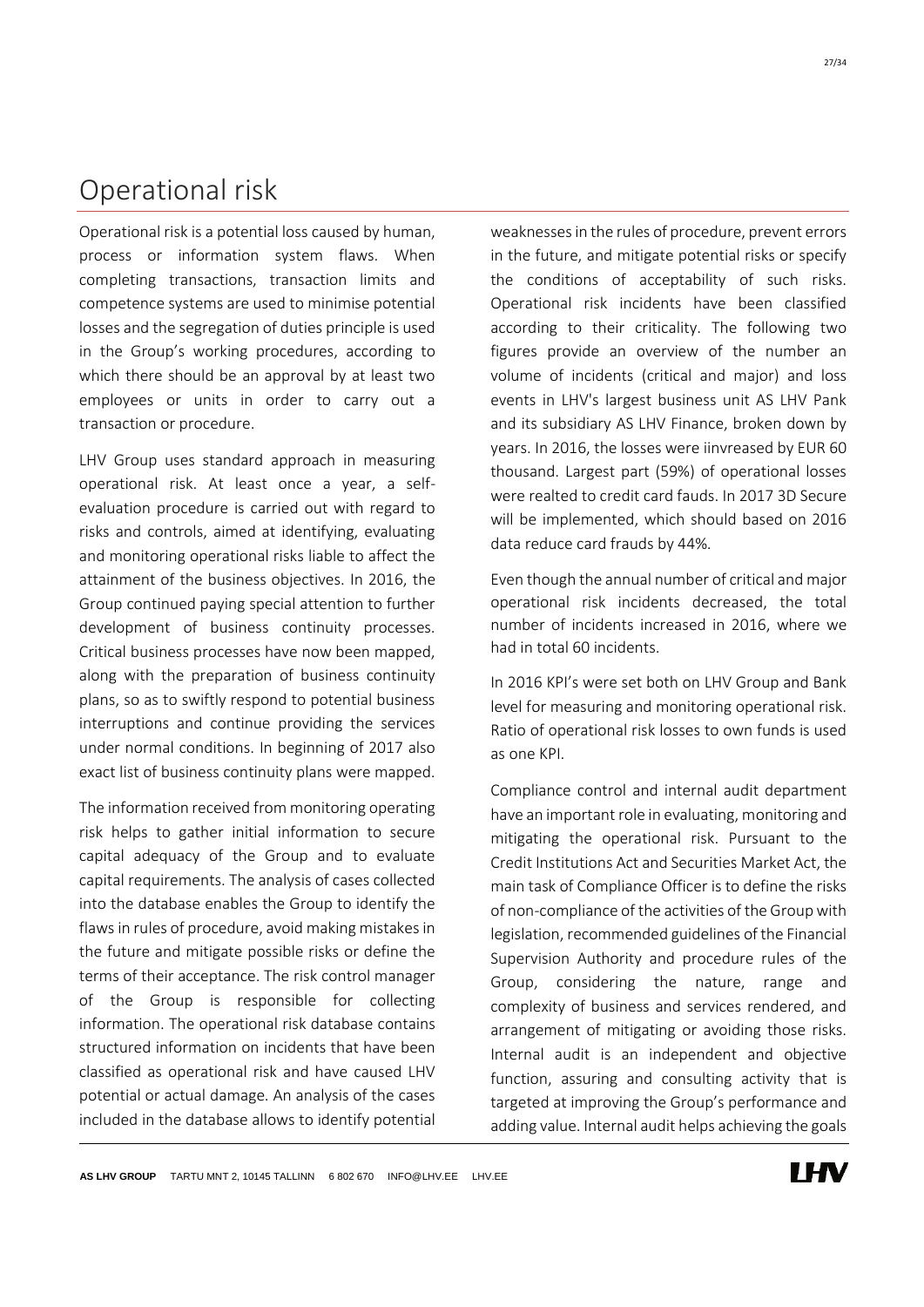of the Group, using a systematic and disciplined approach to assess and increase the efficiency of the risk management, control and organisational management process.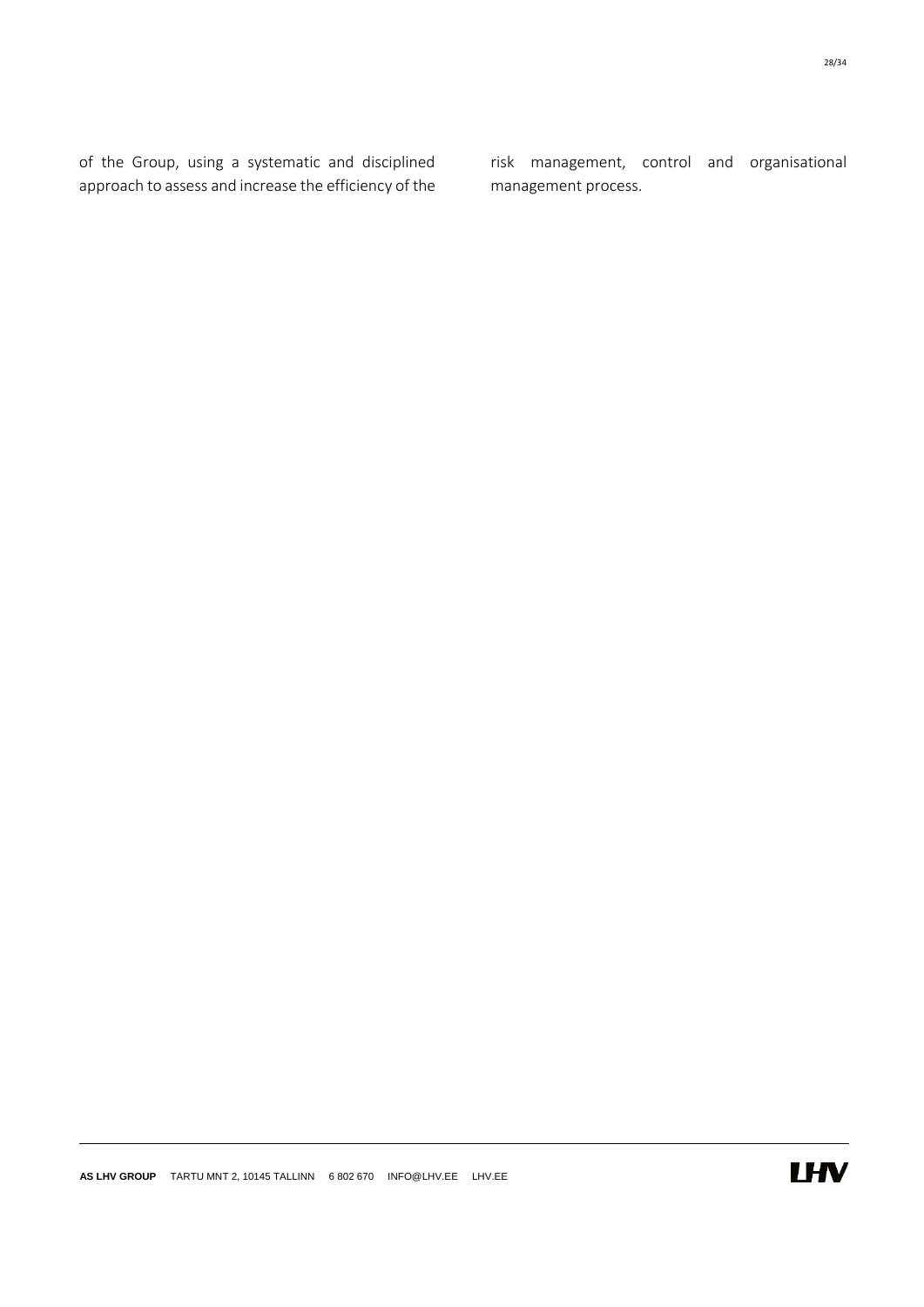## <span id="page-28-0"></span>Liquidity risk

Liquidity risk relates to the solvency of the Group to meet its contractual obligations on time and it arises from differences between maturities of assets and liabilities.

The Group's liquidity management and strategy is based on risk policies, resulting in various liquidity risk measures, limits and internal procedures. As per policy statements, the Group's liquidity management reflects a conservative approach towards liquidity risk.

LHV Bank is the only entity carrying liquidity risk inside LHV Group, as this is the only entity allowed to take deposits. Other entities are not allowed to take liquidity risk and if needed they are funded with match funding from Bank. These entities are not allowed to take funding from external counterparties. As LHV Bank is funding itself almost 100% from deposits, then the main liquidity risk rises from potential outflow of clients deposits.. The main refinancing risk raises also from client deposits, more specifically Bank might not be able to raise enough deposits to cover forecasted growth in assets.

LHV remains prgamatic in liquidity risk management and most important ist o ensure sufficent liquidity buffers in LHV Bank. The size of liquidity buffer depends on liquidity stress tests, contingency plans and business volumes forecasts.

In order to hedge liquidity risk, the probable net position of receivables and liabilities by maturities is regularly monitored and adequate amounts of liquid assets are kept in each time period. The Group's Treasury is responsible for the management of liquidity risk.

The liquidity buffer consists of cash and deposits with the central bank and liquid securities held by the Group's Treasury, which can be readily sold or used as a collateral in funding operations with the central bank. The Group has a sufficient supply of liquid resources to enable issuing standby loans. Also the concentration of the Group's liabilities by maturities is monitored.

Alongside daily monitoring of liquidity risk, LHV also carries out the assessment of liquidity risk as stipulated in the internal rules for the management of liquidity risk (stress testing), by taking account of the change in assets and liabilities within the framework of the ICAAP simulation. The risk assessment serves to determine the bank's resilience (survival period) in the case of a crossmarket and idiosyncratic stress scenario. In order to measure the liquidity risk and identify the exposure to liquidity shortages, both contractual and behavioural positive and negative cash flows are examined without encumbering the value of liquid assets and their estimated changes. This allows to ascertain the bank's liquidity buffer for various time horizons. The accumulation of the figures allows to estimate the time period during which LHV Pank is able to maintain a positive liquidity buffer. At end of 2016 LHV keeps significant very liquid and low credit risk portfolio, which is able to cover internal stress tests and cover among other items minimal sustainability period of 3 months (including increasing loan portfolio and stress type scenario of deposit outflow).

In the event of a deep crisis, the liquidity position of LHV Pank is not expected to turn negative over a 12 month horizon as at 31 December 2016 (2015: no changes).

Internal metrics are complemented by the Basel III and banking regulation metrics - the Liquidity Coverage Ratio (LCR) and the Net Stable Funding

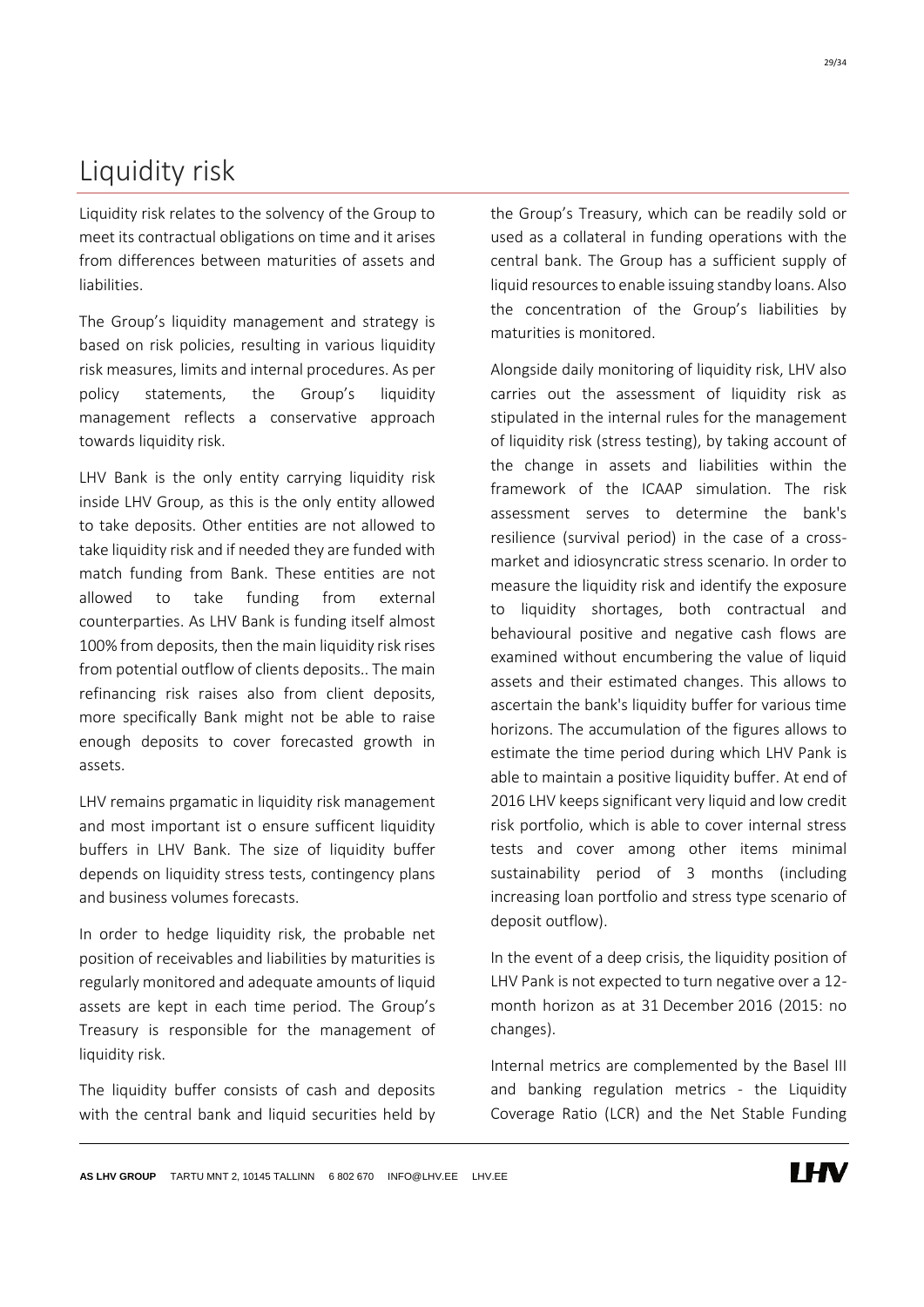Ratio (NSFR). For both ratios minimum is set to 100%, although according to the currently available information NSFR will be imposed as minimum requirement from the year 2018. Group is fulfilling both of these ratios with significant margin.

#### Asset encumbrance

Asset encumbrance arises from collateral pledged against secured funding and other collateralised obligations. Group has used TLTRO funding and it's secured with bond portfolio. In mid 2016 all TLTRO funding transactions were paid back, as it didn't improve liquidity not funding situation. At the end of 2016 thre were no assets encumbered. No other encumbered positions were held by Group as end of 2015.

#### Maturity structure

Maturity mismatch in LHV comes from difference in deposits and loans maturities. In the maturity analysis, the cash flows are split into the maturity buckets in which the cash flows occur (including interest cash flows). LHV has set internal strickt process of which maturities will be acceptable. Both maturity and interest rate duration wise. Almost 100% of loan portfolio uses floating interest rate an has amortizing structure. Still the risk can't be completely hedged due to very low interest rates, which generates shift from term deposits to demand deposits. To mitigate the risk, bank has set also long list of early warning indicators, showing negative effects in deposits behaviour. There are clear escalation processes and alternative funding sources defined in contingency plans. In 2017 LHV plans to enter into international money market with single purpose of widen the funding sources.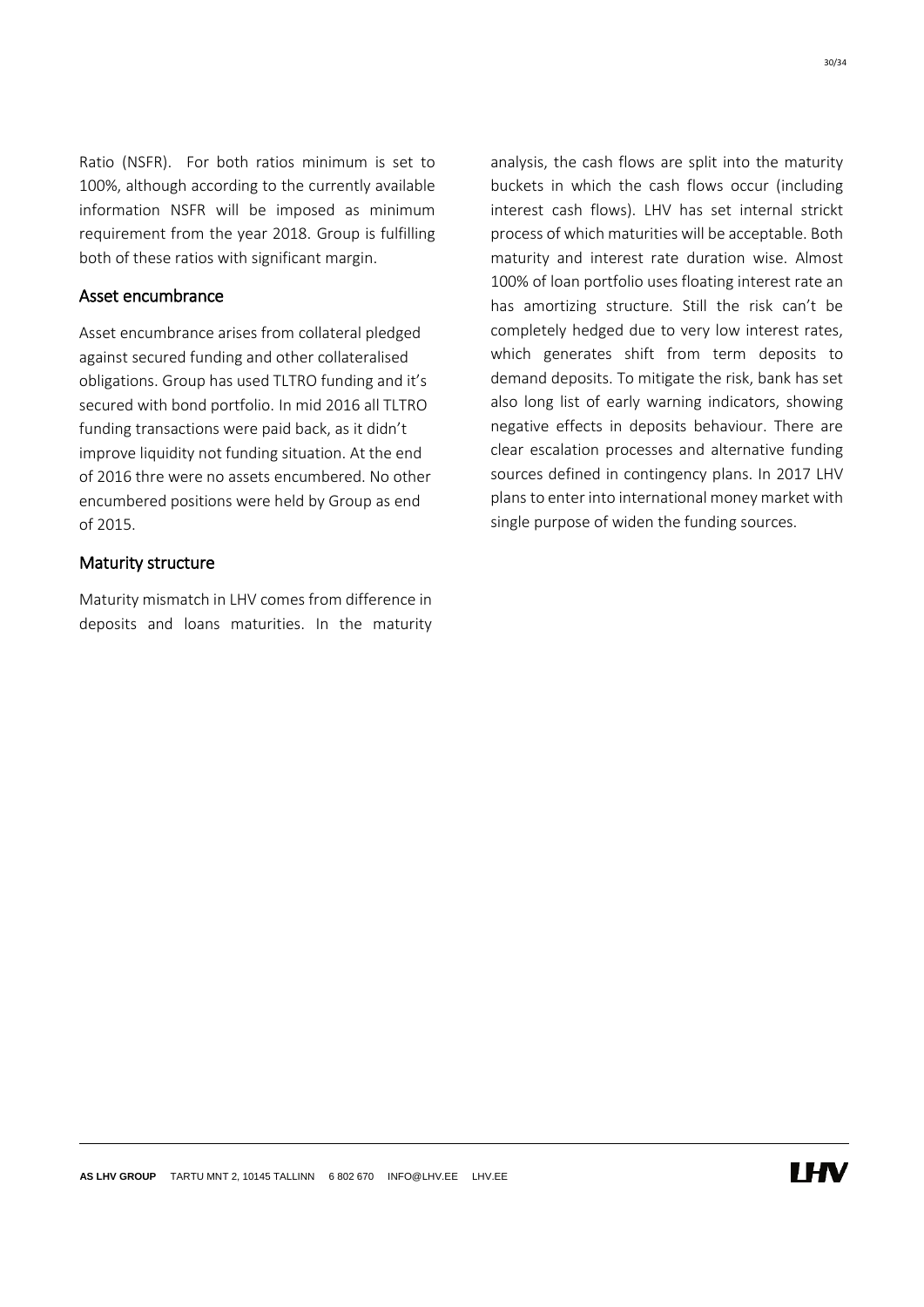### <span id="page-30-0"></span>Other risks

#### Strategic risk and business risk

For reasons of corporate growth, LHV's strategic risk is estimated to exceed the strategic risk of a bank positioned in a stable stage. At the same time, the strategic risk is mitigated via the preparation of carefully deliberated business plans and analyses. Furthermore, the management (both the Management Board and the Supervisory Board) of both AS LHV Pank and AS LHV Group has a long-term track record in banking and/or business ventures. Entries into new markets are always preceded by an in-depth analysis, engaging experts in the particular field, where necessary.

#### Reputation risk

Reputation risk is defined as a risk related to the deterioration of LHV's image in the eyes of customers, business partners, owners, investors or supervisory authorities. Reputation risk can, above all, be attributed to the materialisation of other risks (e.g. as a result of materialisation of operational risk or strategic risk). In each case, the risk may arise from failure to comply with either stated norms, which are likely to change over time, so and assessment of reputational risk can't be static.

LHV mitigates reputation risk by carrying out regular risk management training as well as by continually improving the LHV-wide risk management framework, thus ensuring a strong risk culture.

#### Country risk

Similarly to reputation risk, country risk mainly occurs as a result of manifestation of other risks (operational risk, credit risk, strategic risk). In addition to Estonia, LHV also pursues business operations in Lithuania. In 2013, in cooperation with a recognised local company (Razfin), LHV acquired a readily available and operational loan portfolio in Lithuania. As at the end of 2016, the gross Lithuanian portfolio amounted to EUR 38.3 million.

#### Envirnonmental risk

The Group's approach to environmental credit risk managementaddresses risk under any of two categories:

Direct Risk can arise when the Group takes commercial land as collateral. In many jurisdictions, enforcement of a commercial mortgage by the bank, leading to possession, potentially renders the Group liable for the costs of remediating a site if deemed by the regulator to be contaminated, including for pre-existing conditions. Group's approach requires commercial land, if being pledged as collateral, to be subject to a screening mechanism.

Assessment of the commercial history of a piece of land and its potential for environmental contamination helps ensure any potentialenvironmental degradation is reflected in the value ascribed to that security. It also identifies potential liabilities which may be incurred by the Group, if realisation of the security were to become a possibility.

Indirect Risk can arise when environmental issues may impact the creditworthiness of the borrower. For instance, incremental costs maybe incurred in upgrading a business' operations to meet emerging environmental regulations or tightening standards. In other circumstances, failure to meet those standards may lead to fines.

Environmental impacts on businesses may also include shifts in the market demand for goods or services generated by our customers, or changing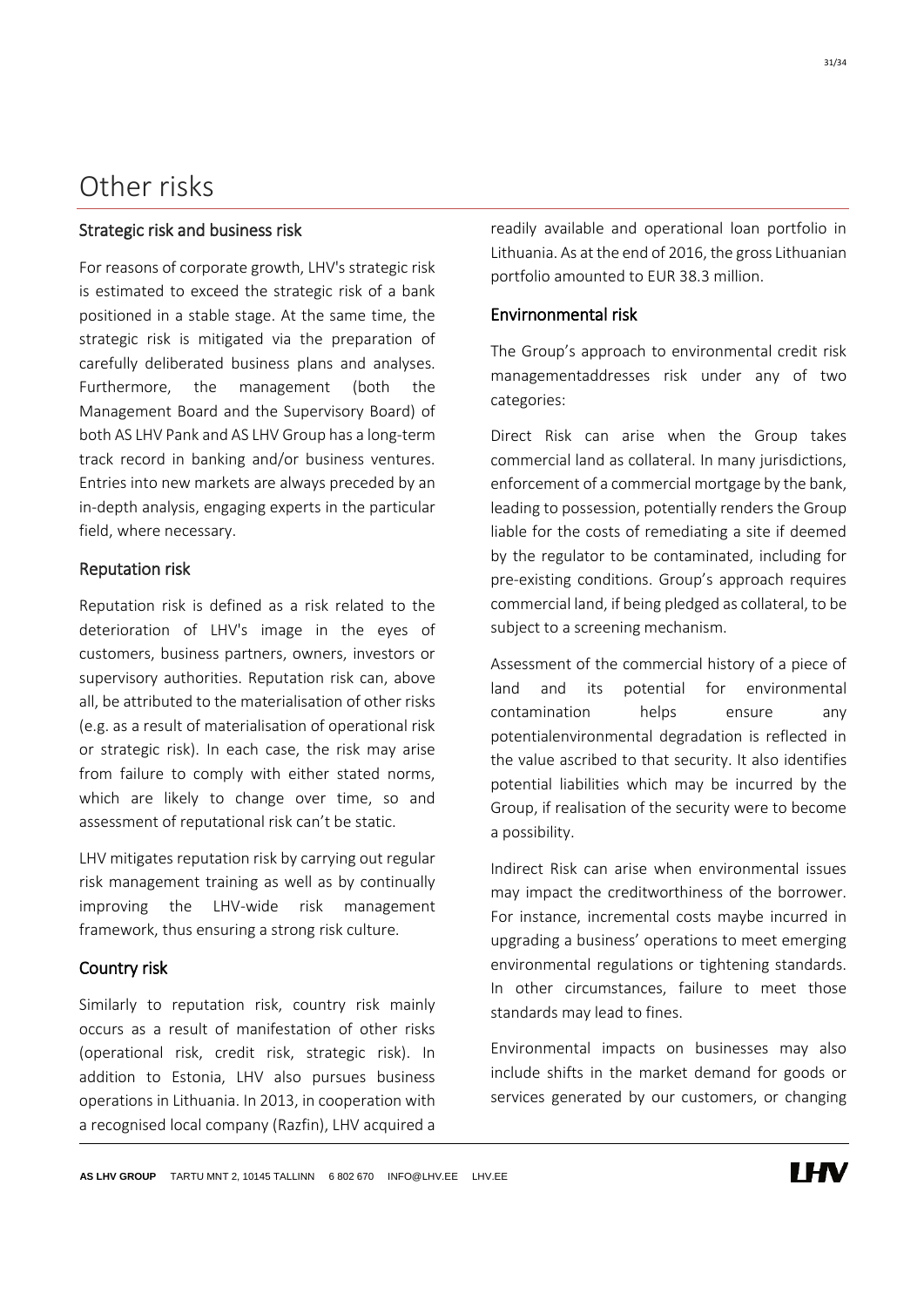supply chain pressures. Environmental considerations affecting our clients can be varied.

Group follows all environmental regulations and decisions very closesly and analyses their effects on the business.

32/34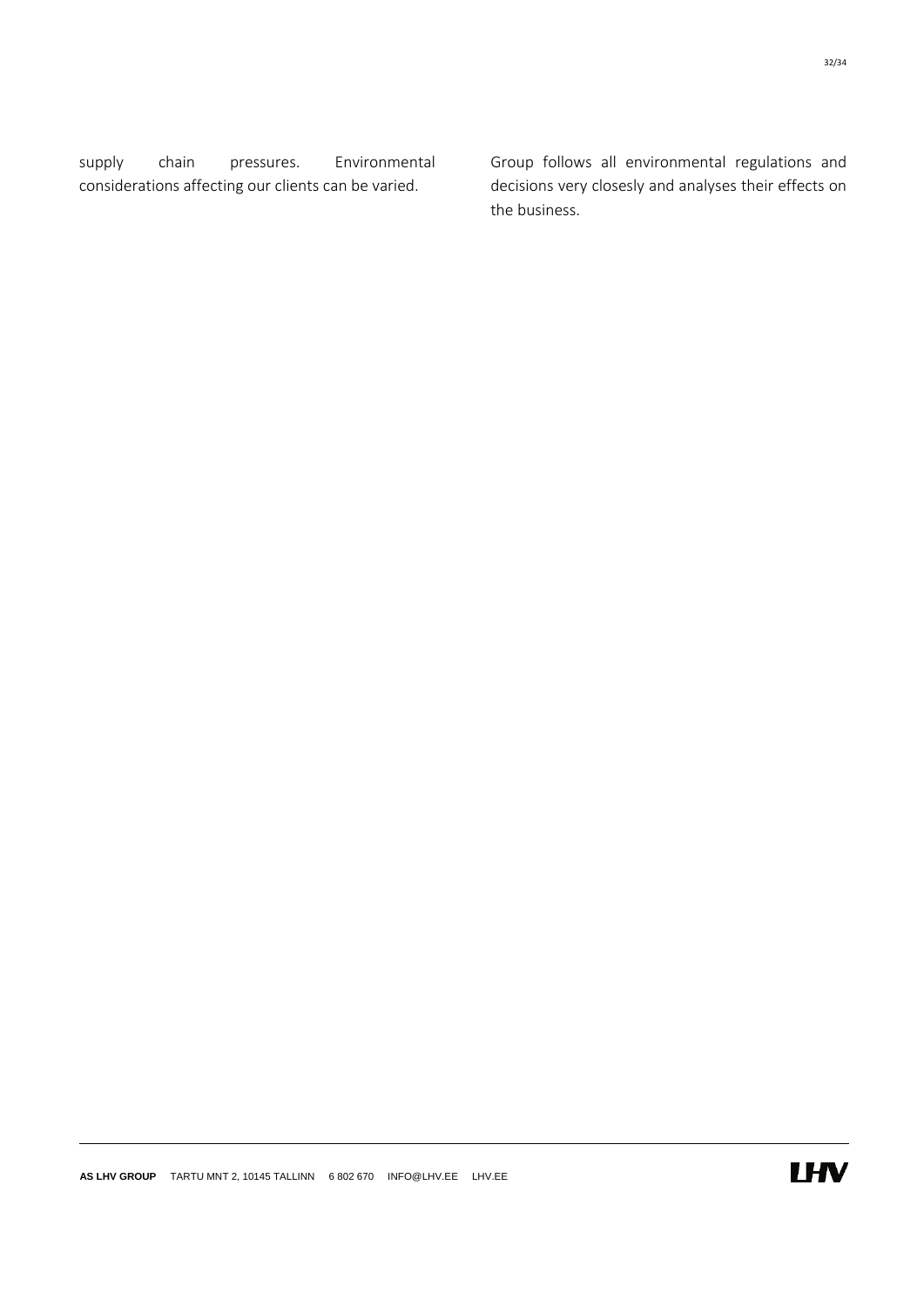# <span id="page-32-0"></span>Capital management

The objective of capital management in the Group is to

- ensure continuity of the Group's business and ability to generate return for its shareholders;
- maintain a strong capital base supporting the development of business;
- comply with capital requirements as established by supervision authorities.

The Group follows the general principles in its capital management:

- The Group and its subsidiaries must be adequately capitalized at all times, having the necessary capital to ensure economic preservation and enabling financing of new profitable growth opportunities;
- The main focus of the capital management is on Tier 1 own funds, because only Tier 1 own funds can absorb losses. All other capital layers in use are dependent of Tier 1 own funds volume;
- Capital of the Group can be divided into: 1) regulated minimum capital and 2) capital buffer held by the Group. In order to reach its long-term economic goals the Group must on the one hand strive towards proportional lowering of the regulated minimum capital (through minimizing risks

and high transparency). On the other hand, the Group must strive towards sufficient and conservative capital reserve, which will ensure economic preservation even in the event of severe negative risk scenario;

 The risk appetite set by the Group is an important input to capital management planning and capital goal setting. Higher risk appetite requires maintaining higher capital buffer.

LHV tries to keep excess capital on Group level to have possibility to support subsidiaries in case there is need for that. LHV has developed also plan how to act during the capital shortage internally and what external items Group could use for lowering riskweighted assets or increasing capital. The internal measures include reduction of granting new loans, cutting costs, optimizing capital usage among group. External measures include increasing additional Tier1 and Tier 2 capital, and selling of certain business lines.

LHV shareholders have approved the dividend policy, based on which 25% of pretax profit will be used for dividend payouts unless there are expansion plans. And clear rule that all capital related regulations have to be fulfilled. This 25% covers all costs regarding dividends, both dividend and income tax raising from dividend payment.